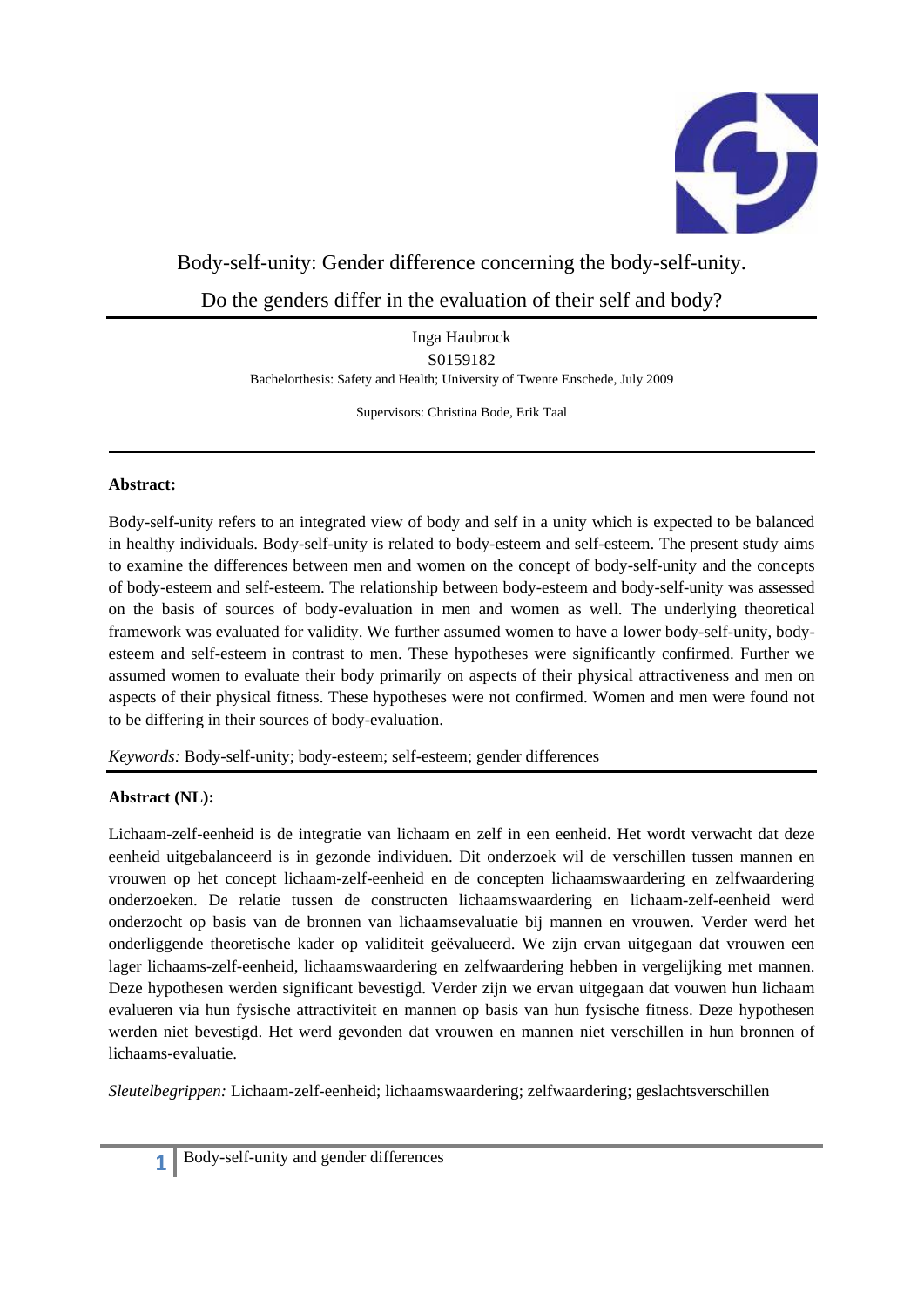#### **Introduction**

The discussion of the human body as separate of the self is already many years old. The French phenomenologist Merleau-Ponty stated that "all human perception is embodied, we cannot perceive anything and our senses cannot function independently of our bodies. This does not imply that they are somehow 'glued' together, as the Cartesian notion of the body might suggest, but rather there is something of an oscillation between the two" (Watson & Nettleton, 1998, p. 9).

 Sally Gadow elaborated this statement and used it as the basis for her notion of body-self unity. According to Gadow, the self is anchored in the body. Body and self form a unit (Gadow, 1980). Gadow distinguishes between different states of embodiment. In the condition of the so called "Lived Body" there exists no decomposition between body and self. The body is experienced as a matter of course and the individual does not really think about it. A disruption of this unity is experienced when the body behaves in an unexpected manner (Hudak, McKeever, & Wright, 2007). This can be caused by an injury or a disease. The so called "Object Body" represents such a condition. The individual experiences tension between body and self (Gadow, 1980). The body becomes separated of the self and is viewed as an object acting opposed to it (Bloom, 1992). The individual experiences a splitting of the self and the body which leads to an unpleasant condition. Bodyself-unity is on the one hand composed of the body and on the other hand of the self. If one of these two aspects is deranged, the unity can become imbalanced.

 There are some closely related concepts such as body esteem and self esteem. Self esteem refers to the thoughts and feelings of one's own worth and importance. It reflects one's positive or negative attitude toward oneself (Rosenberg, 1965). Body esteem applies to the self evaluation of one's body or appearance on a global dimension (Mendelson, White, & Mendelson, 2001). Self-esteem and body-esteem are significantly interrelated to each other (Mendelson, White, & Mendelson, 1996). Since the body is experienced as the expression of the self (Fallon, 1990), a negative attitude toward one's body also implicates lower self-esteem (Mintz & Bety, 1986). Many studies have shown the positive outcomes of high self- and body-esteem. High selfesteem is positively related to good social relationships (Neyer & Asendorpf, 2001), occupational status (Judge & Bono, 2001) and feelings of wellbeing (DeNeve & Cooper, 1999). Further body-esteem and self-esteem are positively correlated. Negative feelings about one's body have been shown to predict negative self-perception and low quality of life (Huang, Norman, Zabinski, Calfas, & Patrick, 2007). Yet, there are some conditions in which the experience of body or self changes.

 A serious illness could result in changing perceptions of body-esteem or self-esteem. Charmaz (1983) stated that chronic illness affects self-esteem. The loss of control of life, caused by an illness typically results in a derangement of the self. According to her, ill individuals experience a heightened self awareness; comparing the old self with the new one. In this case the old self represents the self in healthy condition which they have lost and the new self represents the self in ill condition (Charmaz, 1983). It is empirically supported that chronic illness leads to a diminished body-esteem as well (Taleporos & McCabe, 2001). We considered that the loss of the self during a chronic illness, as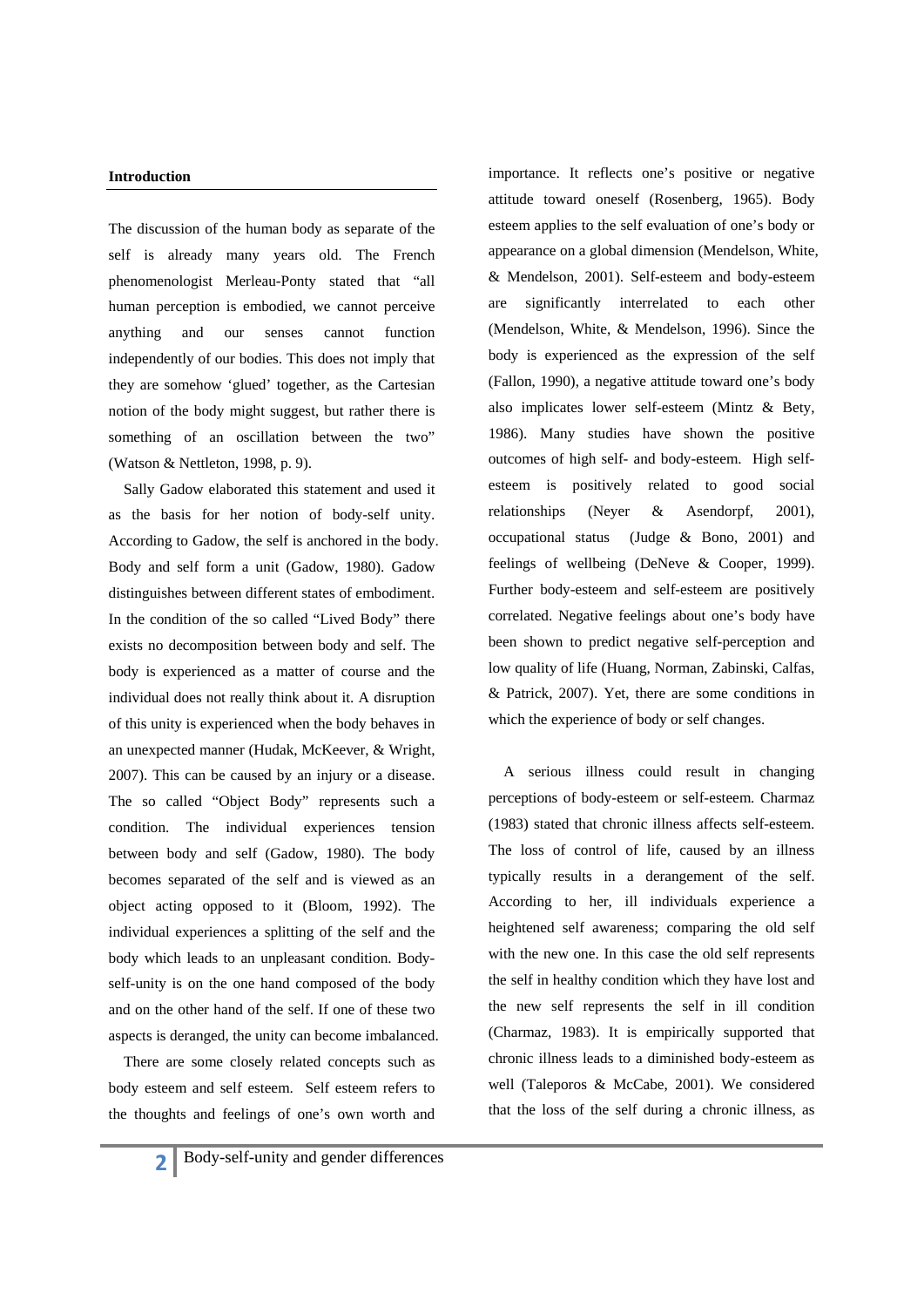stated by Charmaz (1983) is caused by the change in body experience (body-esteem) which in turn initiates a derangement of the body-self-unity and therefore leads to low self-esteem.

 We stated that body-esteem and self-esteem must be in balance, integrated in a whole (body-self-unity), so that there can be a healthy state for the individual. This statement can also be drawn out of the definition of the "Lived Body" (Hudak, McKeever, & Wright, 2007; Gadow, 1980) which means that in normal condition the individual does not experience a disruption of body and self. The theoretical framework of the concept body-self unity assumes that the body-esteem component has direct influence on the unity of body and self. Self-esteem is formed out of this unity. Additionally, there exists a causal relationship between body-esteem and self-esteem (see Figure 1).



*Figure 1*: Body esteem, in women composed of sexual attractiveness, in men composed of physical fitness is directly related to body‐self‐unity which in turn influences self‐esteem. Body‐esteem and self‐esteem are positive interrelated.

There are differences in individuals which lead to differential perception of body-esteem and selfesteem. Bolognini et. al stated that young women between 12 and 14 years experience a more global dimension of self-esteem including body-esteem

(Bolognini, Plancherel, Bettschart, & Halfon, 1996). This means that these two concepts body-esteem and self-esteem are not perceived as separated from each other but rather as a global dimension of self-esteem with the subunit body-esteem. We conclude that there also must be a higher correlation between self-esteem and body-esteem in this sample of adult women because they experience it as one single domain. If one concept is deranged, it has greater influence on the other. Further Bolognini stated that boys experience the concepts of body-esteem and selfesteem as more differentiated (Bolognini, Plancherel, Bettschart, & Halfon, 1996). They experience the concept self-esteem more separately of the concept body-esteem so that a changing perception of one concept does not necessarily lead to a changing perception of the other concept. We could thus assume that the link between self-esteem and bodyesteem is less strong in men than in women. If one concept is deranged, it does not necessarily lead to a disruption of the other concept.

 Evaluating the two gender studies by Mendelson et al. (1996) and Henriques and Calhoun (1999) one can also see that there are differences in how men and women experience body-esteem and self-esteem. These two studies clearly show adolescent and youngster women scoring significantly lower on selfesteem and body-esteem scales than men of the same age do. This study was conducted on a sample of college students and youngsters from high school. The results of these studies formed our basis for the assumption that women score lower on body-self unity scales.

 A possible explanation for this phenomenon is given by the objectification theory which states that the exposure to chronic sexual objectification through media environment and beauty ideal of the society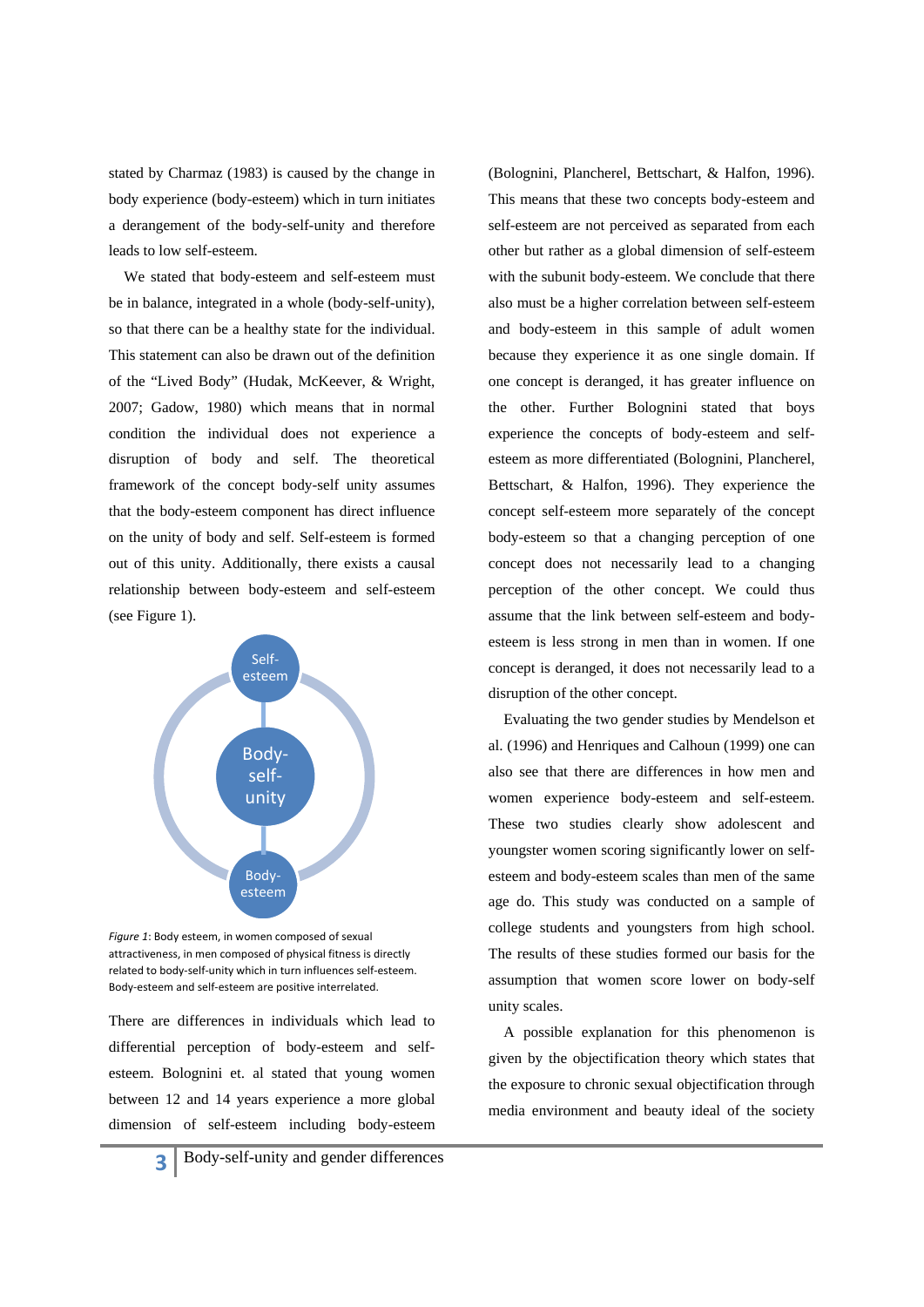evokes an objectified image of women's bodies, even regarding their own ones. The objectified view results in habitual body monitoring and has negative consequences for women's psychological, emotional and behavioural functioning (Calogero & Thompson, 2009). The "third-person-perspective" might lead to "increased opportunities for shame and anxiety, reduced opportunities for "optimal experience" and "diminished awareness of internal bodily states" (Fredrickson, Noll, Roberts, Quinn, & Twenge, 1998). Thus we could assume that the experience of the body as an object implicates a splitting of body and self which was stated by Bloom (1992) as well. This disturbed body-self unity causes self-esteem to diminish.

Another reason for the difference between the genders might be that the sources of body-esteem vary. Men's body evaluation is characterized by their body's capability rather than by their outer appearance (John & Ebbeck, 2008; Mendelson, White, & Mendelson, 1996). In contrast, women's body-esteem is more likely to be formed by their physical or sexual attractiveness (Silberstein, Striegel-Moore, Timko, & Rodin, 1988). Western culture imprints women to be thin. The enduring exposure to this beauty ideal via media results in body dissatisfaction (Bessenoff, 2006). Women gain feedback regarding their outer appearance through social interaction (Wade & Cooper, 1999). The restriction of the personality to outer appearance and attractiveness leads to dissatisfaction which is reflected by lower body-esteem. Lower body-esteem diminishes the body-self unity and can result in a low self-esteem.

The evolutionary theory gives us another explanation why men and women differ in the evaluation of their body. The various mate selection techniques have socialized men and women to view different aspects to be attractive. Individuals focus on whether their body fulfills the evolutionary relevant features for mate competition (Wade & McCrea, 1999). Women who are physically attractive are evolutionarily regarded as much more fertile. Outer appearance represents a key reproductive resource (Buss, 1988). This could probably be the reason for women to form their body-esteem mainly out of their physical attractiveness (Wade & Cooper, 1999). The main role of the prehistoric man was hunting and the protection of the family (Euler & Hoier, 2008) which could have resulted in emphasizing the power of the body as the major aspect of attractiveness. Further, women had to be sure that the man was able to nourish the family. Intrasexual mate competition helps us to understand which aspects men and women consider to be attractive to the other sex and which they accentuate to impress their mate. During intrasexual mate competition members of the same sex compete against each other to gain mating access to the member of the opposite sex (Buss, 1988). Several studies showed that men more often use their occupational status and resource possession during intrasexual mate competition to impress women (Buss, 1988). The body-attractiveness of men was much less important. Together these different perspectives might give an explanation for the difference between the genders with respect to body – and self evaluation. The beauty ideal of the society might be formed by the evolutionary background which leads to the importance for women to be attractive and for men to be occupationally successful today, and years ago, powerful and strong. This might have caused women and men to evaluate themselves by taking different sources into account. For women the outer appearance is the source of evaluation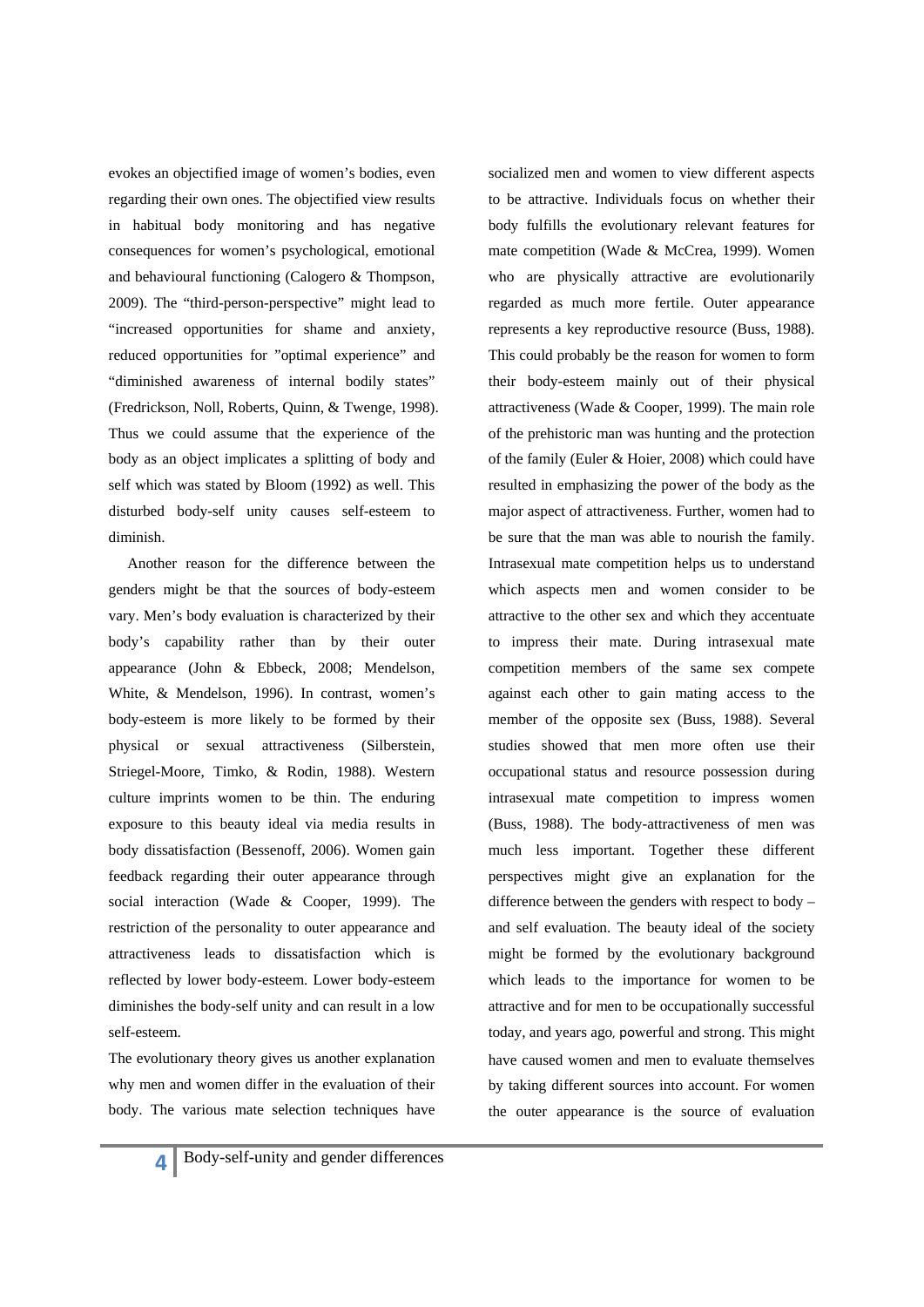which is an indication for her fertility. For men physical fitness and their occupational status are more important because it demonstrates in which way the man is able to protect and nourish the family. Society and media leads women to focus on their body to fulfill the given beauty ideal which is nearly impossible. These results in women experiencing their bodies as an object separated from their self. Body-esteem gets lower and causes the body-selfunity to become low which in turn has a negative influence on self-esteem.

Our conceptual model states that body esteem in women formed out of their sexual attractiveness and in men out of their physical fitness directly influences the body-self-unity. If the body-self-unity is high, the individual experiences a high sense of self-esteem which in turn has a positive influence on his/her body-esteem. Body-esteem and self-esteem are positively related to each other.

We hypothesized women to experience lower bodyself-unity in contrast to men (1). Further we expected women to have lower body-esteem (2) and selfesteem (3) in contrast to men. We assumed that higher body-esteem would imply higher body-selfunity. We hypothesized a stronger positive relation between body-esteem-attractiveness and body-selfunity in women than in men (4a) and a stronger positive relation between body-esteem-physicalfitness and body-self-unity in men than in women (4b). Further we hypothesized a positive relation between body-self-unity and self-esteem (5). Finally, we expected the relation between body-esteem and self-esteem to be stronger in women than in men (6).

### **Methods:**

### **Participants:**

The participants were drawn from the University of Twente, Netherlands. The participants were Dutch speaking ranging from age 17 to age 31 and had an average age of 22. The sample included in total 109 students with 54 women and 55 men. The sample consisted of 5 respondents which were under psychological treatment, 6 respondents which were under treatment because of an acute health problem and 4 respondents which had a chronic disease. The sample consisted of 50.5 percent respondents which had a partner.

#### **Procedure:**

In total 150 questionnaires were handed out. The participants were recruited on the Campus. They were asked to answer the questionnaire in public space by giving a short explanation about the topic of the questionnaire. In total 27 percent of the sample did not want to answer the questionnaire because of lack in time.

The participants were instructed how to fill in the questionnaire. Additionally they were asked to give the first answer which comes to mind. The researcher was available to answer questions.

#### **Measures:**

#### *Self-esteem:*

To assess the concept of self-esteem, we used the Rosenberg 10-item Self-Esteem Scale (RSE) (Rosenberg, 1965). This scale is the most widely used self-report scale to assess the global self-esteem (Marsh, 1996). The scale consists of 10 items, 5 of which are positively worded and 5 negatively worded.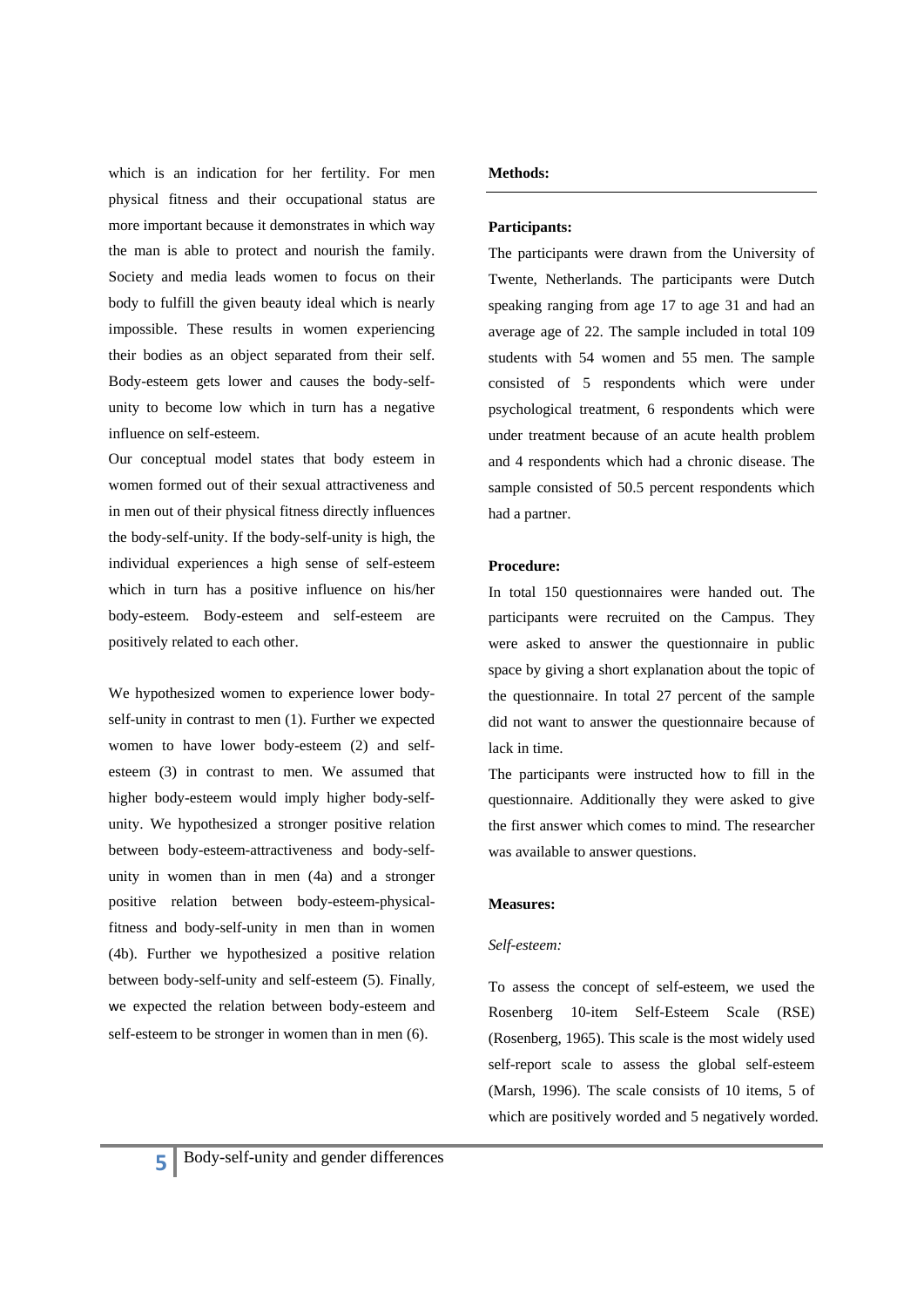A sample item is "I feel that I`m a person of worth, at least on an equal basis with others." The items answer format ranges from *strongly disagree* (1) to *strongly agree* (4) with a range from 10 to 40 where a high score implies high self-esteem. The total score was computed by adding up all individual items scores. Cronbach's alpha in the present study is .89 which indicates a very good internal consistency. The scale was translated into Dutch by a Dutch and English native speaker using the forward backward translation methodology.

#### *Body-esteem:*

The concept body-esteem was assessed by using the "body-esteem scale for adolescents and adults" (BESAA) (Mendelson, White, & Mendelson, 1997). This scale was developed by Mendelson et al. in 1982 to test children but was refined and tested over the past 19 years to become an instrument for testing adolescents and adults as well (Sullivan, 2007). The scale consists of three subscales that measure "general feelings about appearance" (BE\_Appearance), "weight satisfaction" (BE\_Weight) and "positive evaluations about one's body and appearance with regard to other people perception" (BE\_Attribution) on a 5 point Likert scale. The answer format of the scale ranges from *never* (1) to *always* (5). A sample item for the subscale "BE\_appearance" includes "I like what I look like in pictures" the subscale ranges from 10 to 50 and includes 10 items (1,6,7,9,11,13,15,17,21,23 see Appendix)**.** One sample item for the "BE\_weight" subscale is "I am preoccupied with trying to change my body weight". The subscale consists of 8 items (3,4,8,10,16,18,19,22) and has a range from 8 to 40. A sample item for the subscale "BE\_attribution" is "Other people consider me good looking". The

"BE\_attribution" subscale consists of 5 items  $(2.5.12.14.20)$  with a range from 5 to 25. Some items (4,7,9,11,13,17,18,19,21) were negatively worded and had to be recoded for scoring. The total score for the body-esteem scale, including all subscales, ranges from 30 to 150 with higher scores indicating higher body esteem. The total score was computed by adding up all individual items scores. The bodyesteem questionnaire assesses facets of attractiveness with its three subscales "Attractiveness", "Attribution" and "Weight". To measure the concept of bodyesteem on the basis of the fitness component as well, we developed 7 items (24-30) with an adjusted answer format. The "BE\_fitness" subscale ranges from 7 to 35. Cronbach's alpha coefficient for the "BE\_fitness" subscale is .87. Cronbach's alpha is .94 for the "BE\_weight" subscale and .70 for the "BE\_attribution" subscale which indicates an adequate internal consistency. Cronbachs alpha coefficient for the "BE\_appearance"subscale is 0.90 and cronbach`s alpha for the total body-esteem scale in the present sample is .95. The body-esteem scale was translated into Dutch by a Dutch and English native speaker using the forward backward translation methodology.

### *Body-self-unity:*

To measure the concept of body-self unity, we used the Body Experience Questionnaire (BEQ) developed by Anouk van der Heij (2007). The scale consists of 2 subscales with one measuring the "Alienation of body and self" and the other assessing "the Harmony between body and self". The scale consists of 10 items ranged from *totally disagree* (1) to *totally agree* (4) on a 4-point Likert scale. The total score was computed by adding up all individual items scores. A sample item for the "Alienation" subscale is: "My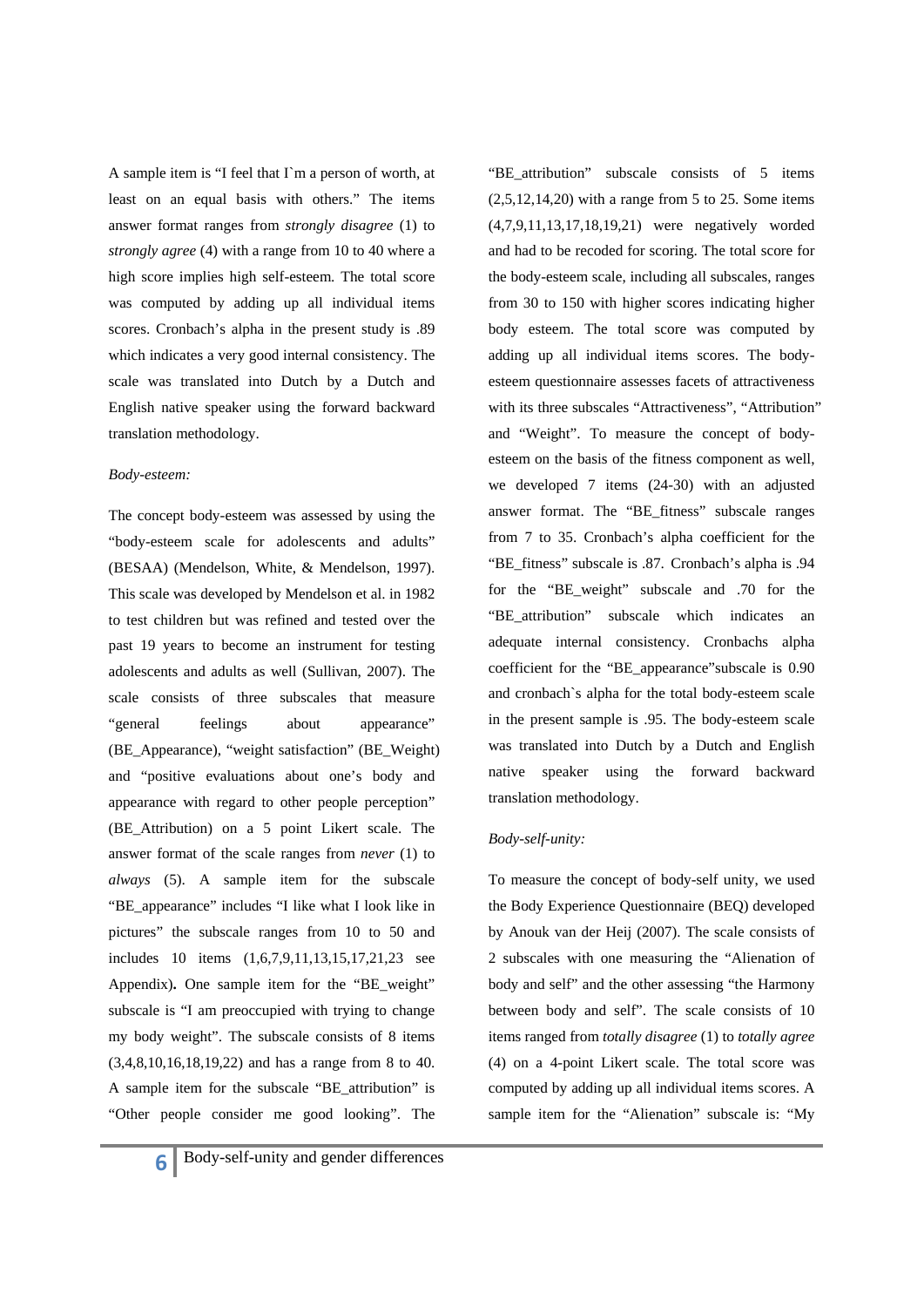body is a burden to me". The subscale consists of 6 items ranges from 6 to 24. Cronbach`s alpha for this subscale is .76 which indicates a good internal consistency. A sample item for the "Harmony" scale is: "My body feels familiar to me". Originally the scale consisted of 4 items. The alpha coefficient computed by reliability analysis showed an inadequate internal consistency so we had to delete one item ("I think about what is good for my body".) to obtain an alpha coefficient of .65. The "Harmony" subscale ranges from 3 to12. Cronbach's alpha coefficient computed for the total scale is .80 .

#### *Data Analysis:*

To test a normal distribution we used the Kolmogorov-Smirnov test. With  $p > 0.05$  we could not assume a normal distribution for the sample on the body-experience questionnaire and the corresponding subscales. Further the sample had a normal distribution on the self-esteem scale and on the bodyesteem scale. To analyze the mean difference between the genders on the body-esteem and the selfesteem scale we used an "*Independent sample T-test*" and compared the total means for men and women. To assess the difference between men and women on the body-experience questionnaire, we use a nonparametric *Mann Whitney U* test and compared the mean scores. The correlation coefficients were assessed by using a bivariate correlation analysis distinctive for the relations between body-esteem and body-self-unity, body-self-unity and self-esteem and self-esteem and body-esteem. All correlation coefficients concerning the concept body-self-unity were indicated in Spearman's rho because the sample does not show a normal distribution on this concept. The rest of the correlation coefficients were indicated in a Pearson correlation. To compare the correlation coefficients we used Fisher's Z-transformation as implemented in the program MedCalc for Windows version 10.4. Other data were analyzed by using the statistical program SPSS version 16.0 for Windows.

#### *Results:*

#### Hypotheses:

1) We hypothesized women to have a lower bodyself-unity in contrast to men.

2) We hypothesized women to have lower bodyesteem in contrast to men.

3) We hypothesized women to have lower selfesteem in contrast to men.

4a) We hypothesized a stronger positive relation between body-esteem-attractiveness and body-selfunity in women than in women.

4b) We hypothesized a stronger positive relation between body-esteem-physical fitness and body-selfunity in men than in women.

5) We hypothesized a positive relation between bodyself-unity and self-esteem.

6) We hypothesized a stronger positive relation between body-esteem and self-esteem in women than in men.

Analysis was conducted to assess the difference between the genders concerning the three concepts. Table 1 presents the mean values of men and women on the three scales and corresponding subscales. Table 2 shows the correlation between the concepts for the two genders.

Table 1 presents the means values for men and women. It was evident that women score significantly lower on body-self-unity in contrast to men. This outcome confirmed our first hypothesis that women score lower on the concept body-self-unity in contrast to men (1). Further the data showed that women score significantly lower on body-esteem in contrast to men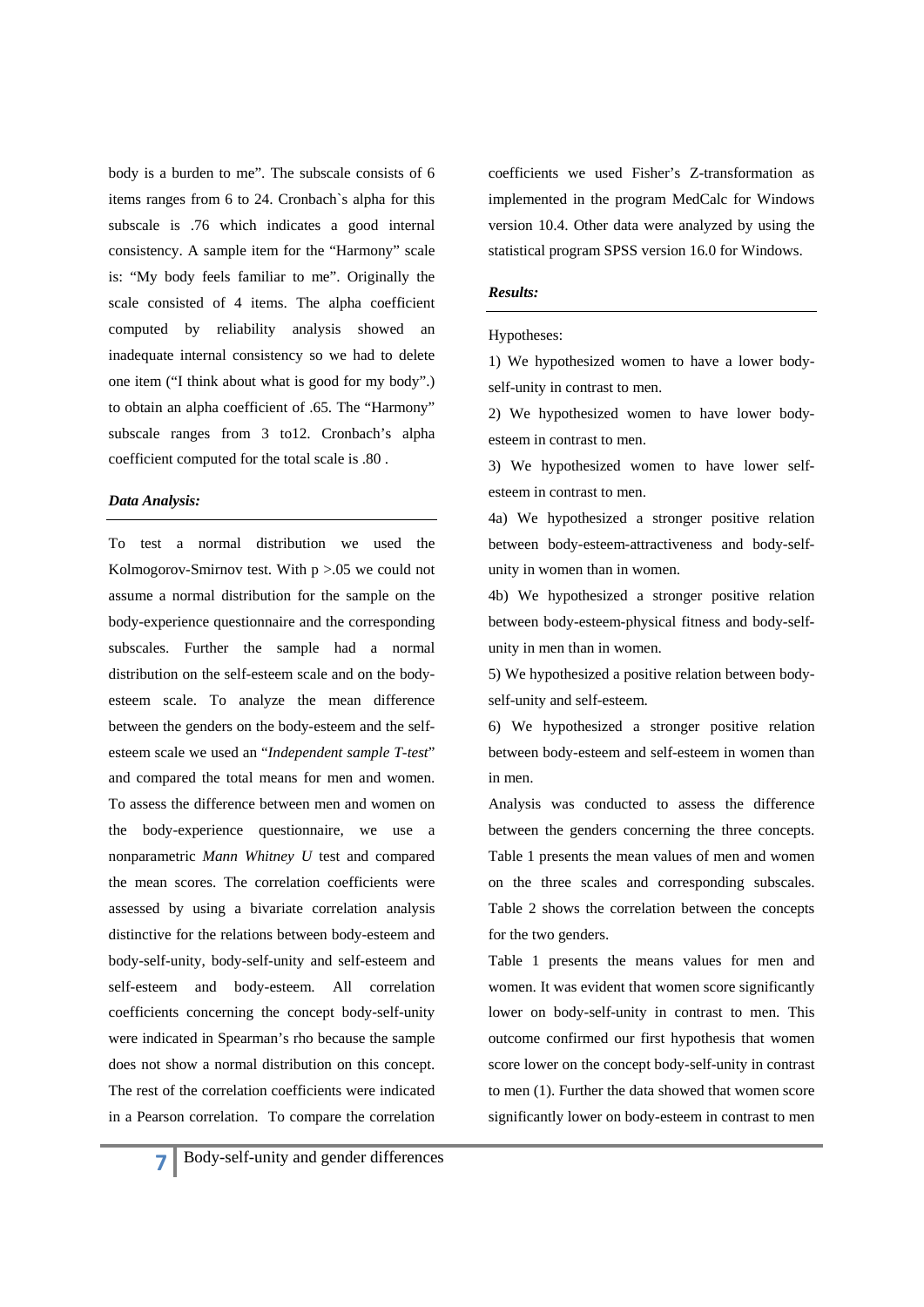which supported our second hypothesis (2). Our third hypothesis was also supported because it was shown that women score significantly lower on the concept of self-esteem in comparison to men (3). All differences regarding these measures were significant at the 0.05 level.

| Table 1                                                                                   |
|-------------------------------------------------------------------------------------------|
| Mean Score and Standard Deviations, t-value/Z and p-value on the BEQ, the SES the BES and |
| corresponding subscales of men and women computed with Independent Sample T-Test and      |
| Mann Whitney U                                                                            |

|                            |             | Group       |              |                   |
|----------------------------|-------------|-------------|--------------|-------------------|
|                            | Men         | Women       | t-value/ $Z$ | D                 |
| Body-experience            |             |             |              |                   |
| questionnaire (BEQ)        | 31.3(3.3)   | 29.5(4.5)   | $-2.2$       | 0.02 <sup>2</sup> |
| <b>BEQ_Alienation</b>      | 8.7(2.5)    | 10.1(3.4)   | $-2.2$       | 0.03 <sup>3</sup> |
| <b>BEQ_Harmony</b>         | 10.0(1.4)   | 9.6(1.6)    | $-1.6$       | 0.12 <sup>3</sup> |
|                            |             |             |              |                   |
| Self-esteem-scale (SES)    | 34.3(4.3)   | 31.9(6.5)   | 2.2          | 0.01 <sup>2</sup> |
|                            |             |             |              |                   |
| Body-esteem-scale<br>(BES) | 109.5(13.6) | 92.4 (20.9) | 5.1          | 0.00 <sup>2</sup> |
| BES_Weight                 | 31.8(5.0)   | 23.4(7.8)   | 6.8          | 0.00 <sup>3</sup> |
| BES_Appearance             | 38.8(5.1)   | 34.1(7.3)   | 3.8          | 0.00 <sup>3</sup> |
| <b>BES_Attribution</b>     | 16.0(2.7)   | 15.9(3.6)   | 0.2          | 0.85 <sup>3</sup> |
| <b>BES_Fitness</b>         | 22.9(4.8)   | 19.0(5.4)   | 4.0          | 0.00 <sup>3</sup> |
| <b>BES_Attractiveness</b>  | 86.6 (10.4) | 73.4 (16.7) | 5.0          | 0.00 <sup>3</sup> |

 $N = 109$ 

² one-tailed

³ two-tailed

Correlation analysis was used to examine the relation between the concepts BE-attractiveness and bodyself-unity separate for men and women. We hypothesized that the correlation might be stronger for women than for men (4a). The results are shown in Table2. The positive correlation between BEattractiveness and body-self-unity was found to be statistically significant for both men  $(r(107) = .43)$ , p $< .01$ ) and women  $(r(107) = .66, p < .01)$ . By comparison of the correlation coefficients the data showed that the difference is not significant which stands in contrast to our hypothesis. The comparison showed a tendency in women correlation stronger than in men with  $p = 0.05$ . The correlation between BE-fitness and body-self-unity is found to be significant in women( $r(107)$  =.32,  $p<01$ ) but not in men ( $r(107) = .15$ ,  $p > .05$ ). Through comparison of the correlation coefficients it is shown that they do not significantly differ. These results are in contrast to our hypothesis (4b). We further hypothesized a positive correlation between body-esteem (BES) and self-esteem (SES) (5). This hypothesis was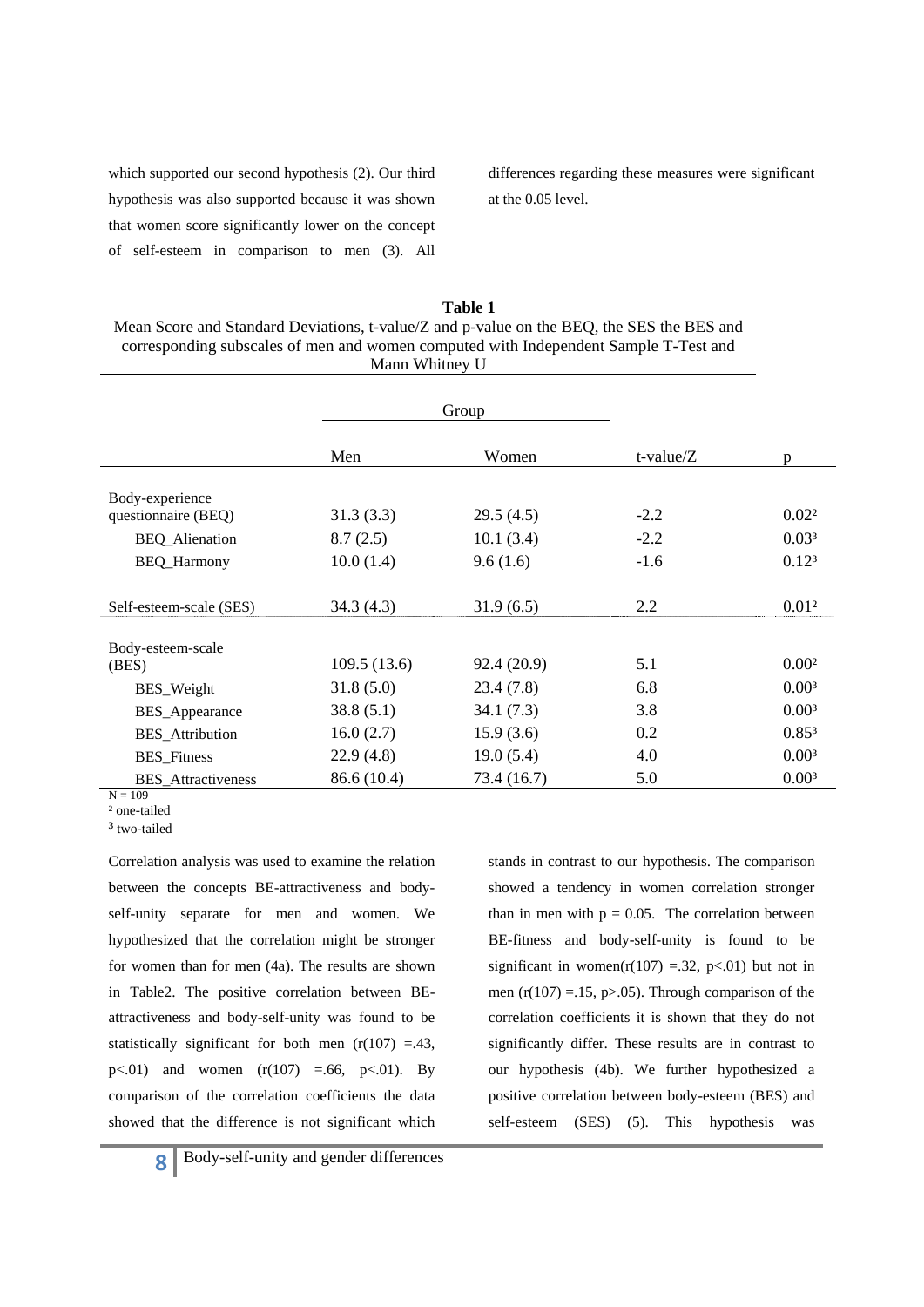significantly  $(r(107) = .66, p<.01)$  confirmed. We stated that the correlation between body-esteem and self-esteem might be stronger for women than for men (6). The correlations are found to be significant for men  $(r(107) = .44, p<.01)$  and for women  $(r(107)$  $=$ .73, p $<$ .01). By comparison of the two correlation

coefficients it is shown that the correlation is significantly stronger for women than for men. This result supports our assumption that the correlation between these two concepts might be stronger for women than for men (5).

|                                                                                                                                                                                     |                         | Intercorrelations between psychological relevant variables for men and women |                           |         |
|-------------------------------------------------------------------------------------------------------------------------------------------------------------------------------------|-------------------------|------------------------------------------------------------------------------|---------------------------|---------|
|                                                                                                                                                                                     | Correlation coefficient |                                                                              | z-statistics <sup>1</sup> | p-value |
|                                                                                                                                                                                     | men                     | women                                                                        |                           |         |
| Body-experience-questionnaire<br>(BEQ) -body-esteem-<br>attractiveness(BE_A)                                                                                                        | $.43**$                 | $.66**$                                                                      | $-1.67$                   | 0.05    |
| Body-experience-questionnaire<br>(BEQ) -body-esteem-fitness<br>$(BE_F)$                                                                                                             | .15                     | $.32*$                                                                       | 0.92                      | 0.18    |
| Body-esteem (BES_T)-Self-<br>esteem (SES)<br>**p < .01 (one-<br>tailed)                                                                                                             | $.44**$                 | $.73**$                                                                      | 2.32                      | 0.01    |
| $np < .05$ (one-tailed)<br><sup>1</sup> Fisher transformation: 'z' as statistical<br>value of testing a significant difference<br>between the correlation coefficients<br>$N = 109$ |                         |                                                                              |                           |         |

**Table 2**  Intercorrelations between psychological relevant variables for men and women

| Table |
|-------|
|-------|

Pearson and Spearman's correlations between the scales and subscales for men and women

|                      | r carbon and opearman b |           |         | <u>correlations occured the searcs and sucsearcs for men and women</u> |              |         |          |         |          |          |
|----------------------|-------------------------|-----------|---------|------------------------------------------------------------------------|--------------|---------|----------|---------|----------|----------|
|                      | <b>BEQ_T</b>            | BEQ_A     | BEQ_H   | $SE_T$                                                                 | <b>BES_T</b> | BE_W    | BE_Ap    | BE_At   | BE_F     | BE_A     |
| $BEQ_T$ <sup>1</sup> |                         | $-0.93**$ | $.71**$ | $.45**$                                                                | $.52**$      | $.50**$ | $.55**$  | $.28**$ | $.32**$  | $.56**$  |
| $BEQ_A^1$            |                         |           | $-42**$ | $-.37**$                                                               | $-.50**$     | $-48**$ | $-.55**$ | $-.23*$ | $-.32**$ | $-.54**$ |
| $BEQ_H$ <sup>1</sup> |                         |           |         | $.44**$                                                                | $.45**$      | $.43**$ | $.43**$  | $.30**$ | $.29**$  | $.48**$  |
| $SE_T^2$             |                         |           |         |                                                                        | $.66***$     | $.55**$ | $.69**$  | $.45**$ | $.46**$  | $.67**$  |
| BES T <sup>2</sup>   |                         |           |         |                                                                        |              | $.91**$ | $.89**$  | $.63**$ | $.82**$  | .98**    |
| BE_W <sup>2</sup>    |                         |           |         |                                                                        |              |         | $.73**$  | $.41**$ | $.71**$  | $.91**$  |
| $BE_Ap^2$            |                         |           |         |                                                                        |              |         |          | $.57**$ | $.57**$  | $.92**$  |
| BE_At <sup>2</sup>   |                         |           |         |                                                                        |              |         |          |         | $.41**$  | $.66***$ |
| $BE_F^2$             |                         |           |         |                                                                        |              |         |          |         |          | $.69**$  |
| $BE_A^2$             |                         |           |         |                                                                        |              |         |          |         |          |          |

BEQ\_A = alienation; BEQ\_H = harmony; BE\_W = weight; BE\_Ap = appearance; BE\_At = attribution; BE\_F = fitness; BE\_A = attractiveness

\*\*p< .01 (two-tailed)

\*p< .05 (two-tailed)

<sup>1</sup> Spearman's rho

² Pearson Correlations

 $N = 109$ 

**9** Body-self-unity and gender differences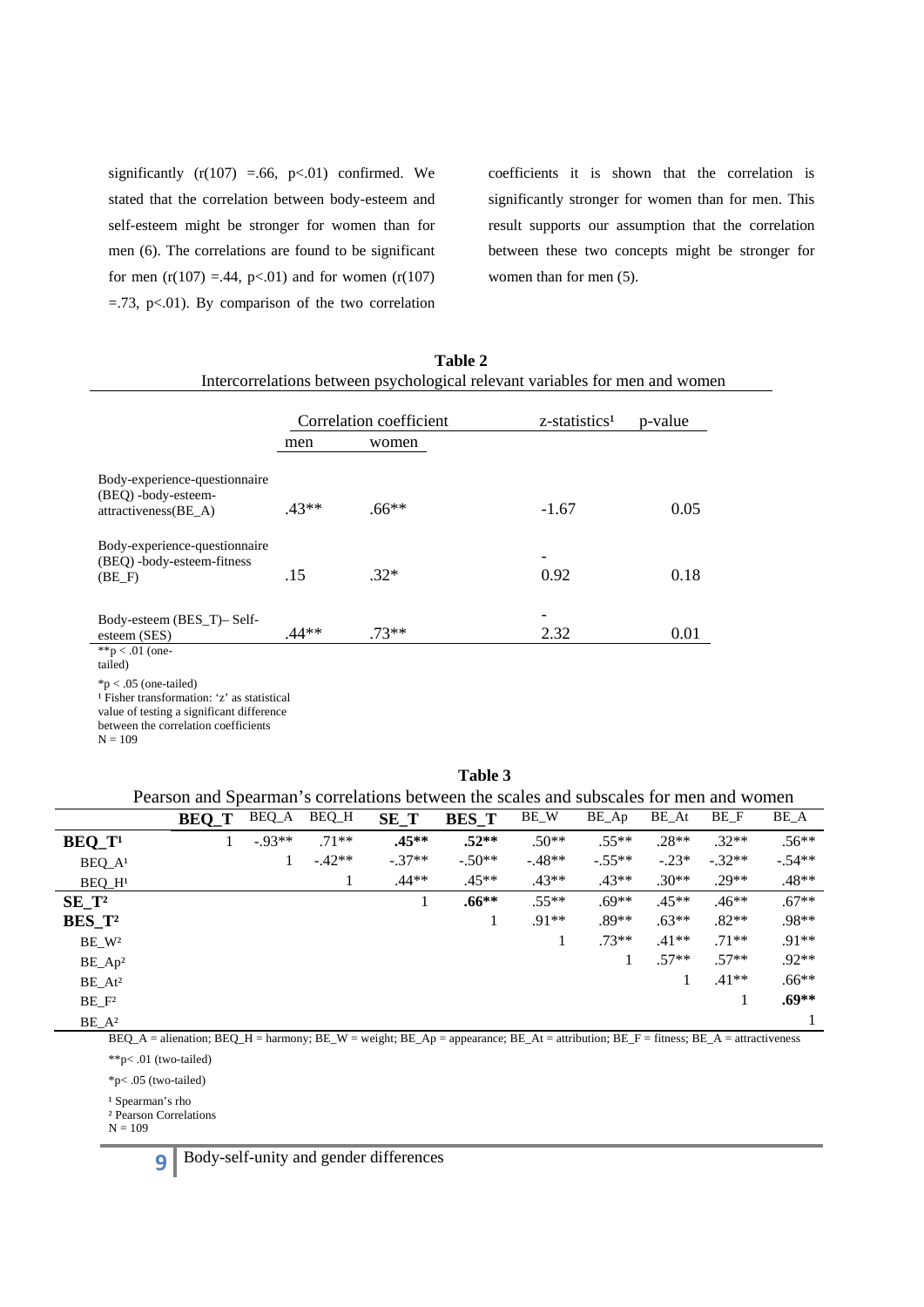|                         | Intercorrelations between the scales and subscales for women |         |         |          |          |          |          |         |         |          |
|-------------------------|--------------------------------------------------------------|---------|---------|----------|----------|----------|----------|---------|---------|----------|
|                         | <b>BEQ_T</b>                                                 | BEQ_A   | BEQ_H   | $SE_T$   | BE_T     | BE_W     | BE_Ap    | BE_At   | BE_F    | BE_A     |
| $BEQ_T$                 |                                                              | $-95**$ | $.70**$ | $.63**$  | $.63**$  | $.62**$  | $.66**$  | $.37**$ | $.32*$  | $.66***$ |
| $BEQ_A^1$               |                                                              | 1       | $-48**$ | $-.56**$ | $-.59**$ | $-.55**$ | $-.65**$ | $-.33*$ | $-.33*$ | $-.62**$ |
| $BEQ$ $H1$              |                                                              |         | 1       | $.55***$ | $.52**$  | $.55**$  | $.48**$  | $.29*$  | $.27*$  | $.53**$  |
| $SE_T^2$                |                                                              |         |         | 1        | $.73**$  | $.66**$  | $.78**$  | $.52**$ | $.48**$ | $.76**$  |
| $BE_T^2$                |                                                              |         |         |          | 1        | $.91**$  | $.91**$  | $.74**$ | $.83**$ | .98**    |
| $BE$ <sub>-</sub> $W^2$ |                                                              |         |         |          |          | 1        | $.75***$ | $.52**$ | $.72**$ | $.90**$  |
| $BE_Ap^2$               |                                                              |         |         |          |          |          |          | $.73**$ | $.63**$ | $.94**$  |
| $BE\_At^2$              |                                                              |         |         |          |          |          |          |         | $.47**$ | $.78**$  |
| $BE_F^2$                |                                                              |         |         |          |          |          |          |         | 1       | $.71**$  |
| $BE_A^2$                |                                                              |         |         |          |          |          |          |         |         |          |

**Table 4** 

BEQ\_A = alienation; BEQ\_H = harmony; BE\_W = weight; BE\_Ap = appearance; BE\_At = attribution; BE\_F = fitness; BE\_A = attractiveness

\*\*p< .01 (two-tailed)

\*p< .05 (two-tailed)

<sup>1</sup> Spearman's rho

² Pearson Correlations

 $N = 54$ 

| Table 5                                                    |              |          |         |        |          |         |          |         |         |          |
|------------------------------------------------------------|--------------|----------|---------|--------|----------|---------|----------|---------|---------|----------|
| Intercorrelations between the scales and subscales for men |              |          |         |        |          |         |          |         |         |          |
|                                                            | <b>BEQ_T</b> | BEQ_A    | BEQ_H   | $SE_T$ | BE T     | BE_W    | BE_Ap    | BE_At   | BE_F    | BE_A     |
| $BEQ_T^1$                                                  | 1            | $-.86**$ | $.71**$ | .19    | $.36**$  | $.29*$  | $.40**$  | .19     | .15     | $.43**$  |
| $BEQ_A^1$                                                  |              | 1        | $-.35*$ | $-.09$ | $-.35**$ | $-.34*$ | $-.42**$ | $-.13$  | $-.13$  | $-.43**$ |
| $BEQ_H^1$                                                  |              |          | 1       | $.30*$ | $.39**$  | $.26*$  | $.34*$   | $.33*$  | .20     | $.42**$  |
| $SE_T^2$                                                   |              |          |         | 1      | $.44**$  | .24     | $.44**$  | $.34*$  | $.33*$  | $.42**$  |
| $BE_T^2$                                                   |              |          |         |        | 1        | $.86**$ | $.77**$  | $.61**$ | $.76**$ | $.95**$  |
| $BE_{W^2}$                                                 |              |          |         |        |          | 1       | $.57**$  | $.40**$ | $.56**$ | $.87**$  |
| $BE_Ap^2$                                                  |              |          |         |        |          |         | 1        | $.34*$  | $.33*$  | $.86**$  |
| $BE\_At^2$                                                 |              |          |         |        |          |         |          | 1       | $.39**$ | $.62**$  |
| $BE_F^2$                                                   |              |          |         |        |          |         |          |         | 1       | $.53**$  |
| $BE_A^2$                                                   |              |          |         |        |          |         |          |         |         |          |

BEQ\_A = alienation; BEQ\_H = harmony; BE\_W = weight; BE\_Ap = appearance; BE\_At = attribution; BE\_F = fitness; BE\_A

= attractiveness

\*\*p< .01 (two-tailed)

\*p< .05 (two-tailed)

<sup>1</sup> Spearman's rho

² Pearson Correlations

 $N = 55$ 

The hypotheses (1,2,3) concerning the difference of men and women on the three scales were confirmed. The correlation analysis revealed that women and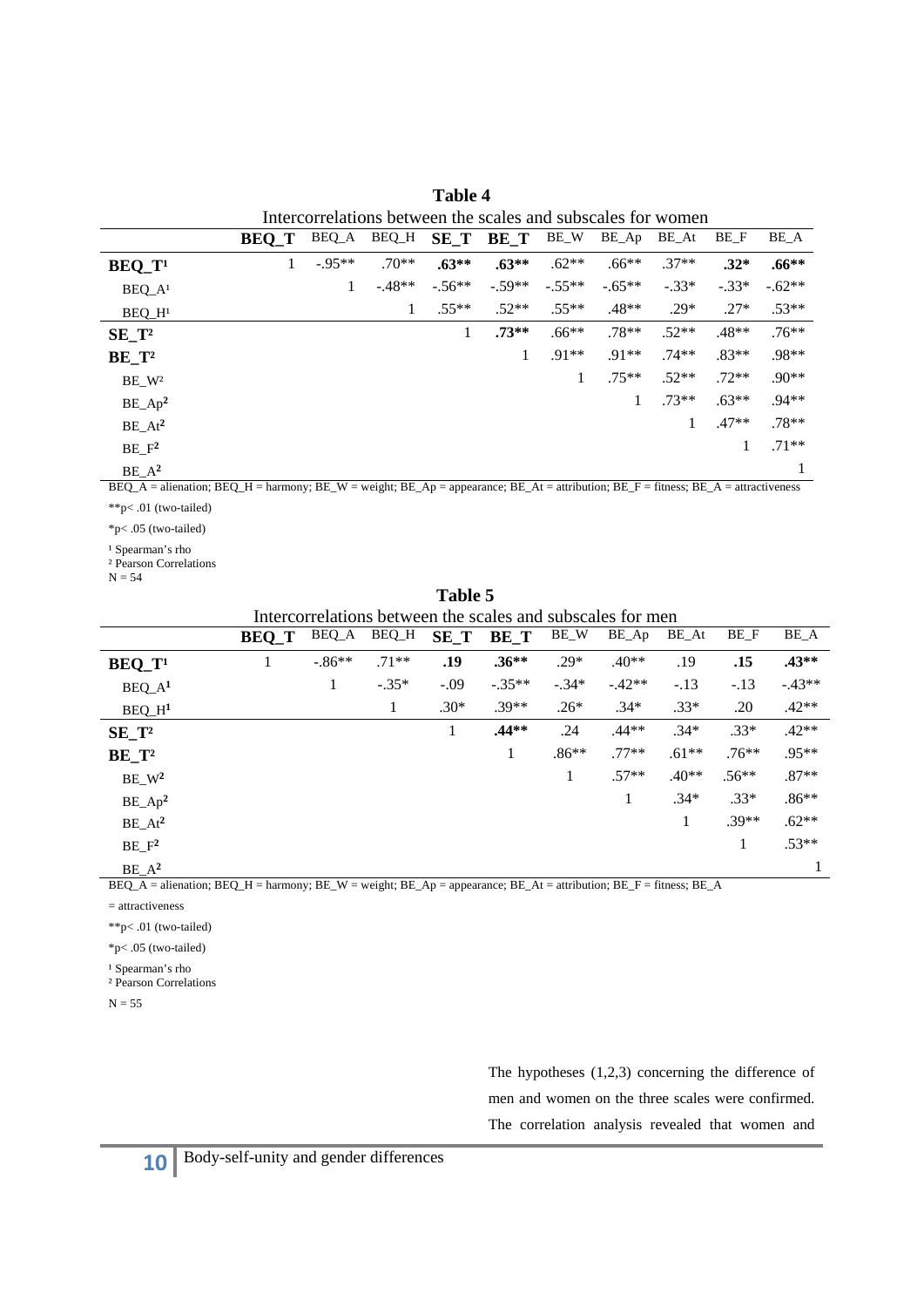men do not differ in the correlation between bodyesteem-fitness/attractiveness and body-self-unity (4a, 4b). The positive relation between body-esteem and self-esteem was supported in the study (5) and was found to be stronger in women than in men (6).

#### *Discussion*

This exploratory study revealed similarities and differences between men and women on the concepts self-esteem, body-esteem and body-self-unity. A gender difference on all three concepts was found. It was shown that women have a lower body-self-unity. The reason might be the unrealizable beauty ideal given by the society. Not achieving the beauty ideal results in a "third-person-perspective" of the body (Frederickson, Noll, Roberts, Quinn & Twenge, 1998) and therefore in the disunity of body and self. Another explanation for the present effect might be that women experience greater self-attention. This means that they are more aware of their self and much more self-reflective in contrast to men. Ingram et. al showed in their study that women are more disposed to direct attention internally (Ingram, Cruet, Johnson, & Wisnicki, 1988). Because "women react more strongly to situational factors that induce selffocus" (Csank & Conway, 2004), they are much more critical to themselves which prompts them score lower on the three scales. Women are more selfattentive concerning their body which is reflected in taking a "third-person-perspective" and observing the own body. They are more self-attentive concerning their self as well (Ingram, Cruet, Johnson, & Wisnicki, 1988). The increased self-attention leads to higher demands toward the self and the body so that not achieving results in a disrupted body-self-unity.

 Contrary to our assumption the correlation between the concept body-esteem-attractiveness and bodyself-unity was not found to be significantly different in men and women. The results showed a tendency in women correlation somewhat stronger than in men, but the difference was not significant. We assume that the importance of attractiveness is the same for men and women concerning their body-evaluation. Further it is shown that the correlation between bodyfitness and body-self-unity did not significantly differ in men and women. The correlation is actually somewhat stronger for women than for men but this relationship was not found to be significant. This effect stands in contrast to our supposition. We assumed the importance of the fitness component with regard to the body-self-unity to be stronger for men than for women. Wade & Cooper (1999) showed in their study that women's belief about their body's health also has predictive influence on their perceived attractiveness. Physical fitness is an indicator of a healthy body (Blair, Cheng, & Holder, 1994; Wade T.,2000) which explains the importance of the fitness component for womens body-evaluation. Women and men possibly do not differ in their sources of selfevaluation. Both genders include attractiveness and physical-fitness in gaining an evaluation of their body. The different views of attractive features in men and women based on the evolutionary theory might be false nowadays. We could assume the evolutionary perspective to be antiquated because of the changing prototypes of men and women during the years. Women are no more only accountable for the familiy and child bearing. They have become more emancipated and independet of men whereas men are more involved in houseworking (Bianchi, Milkie, Sayer, & Robinson, 2000) These new gender roles are formed by the interaction with the evironment (Ridgeway & Smith-Lovin, 1999). As the environment changes and develops, new sorts of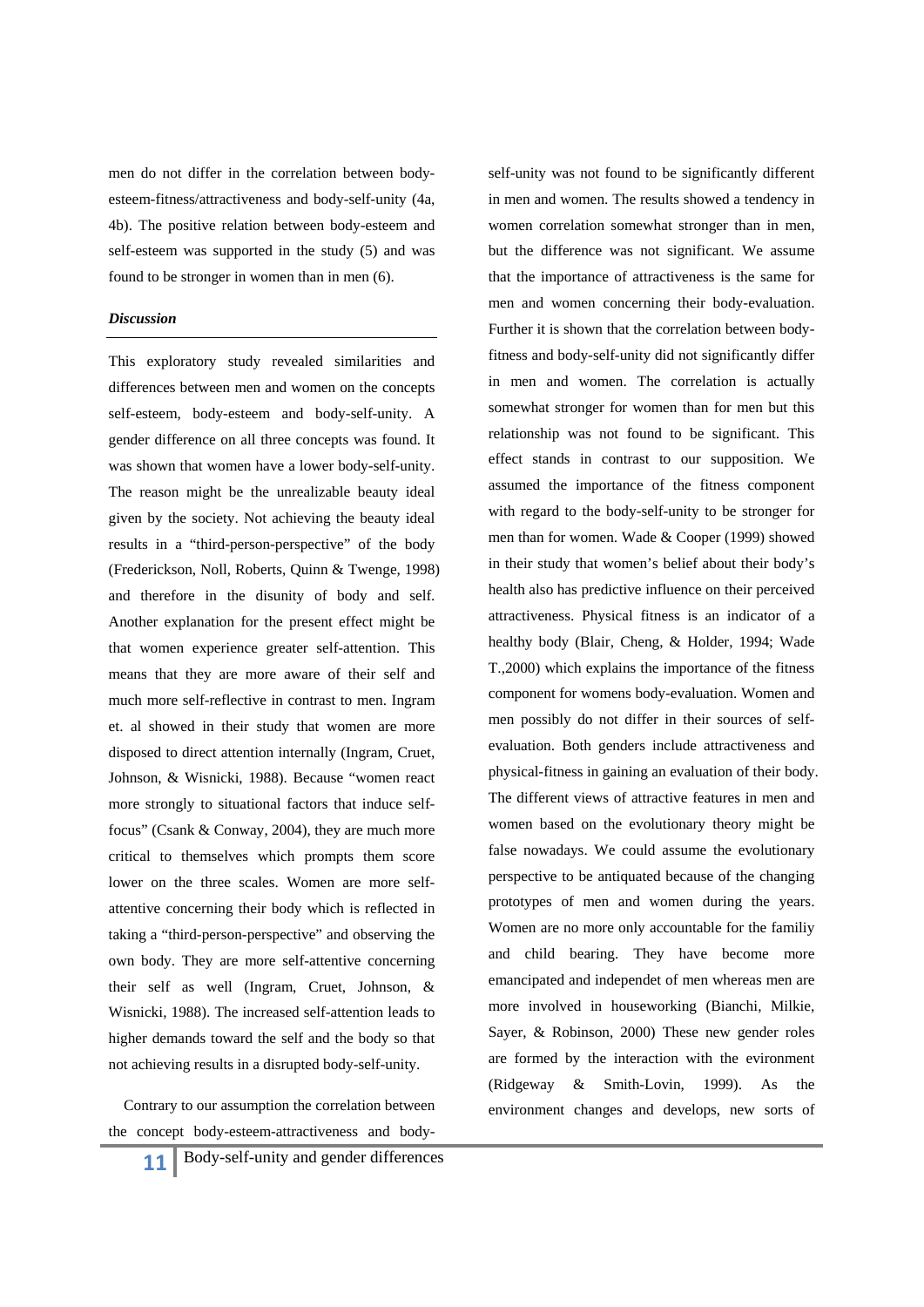gender roles are shaped. There might be a convergence of the genders concerning the gender prototype which makes the evolutionary theory not applicable on the present sample.

A significant difference is found in the correlation between body-esteem and self-esteem for men and women. The correlation between the two concepts is significantly positive which supports our conceptual model. The correlation is stronger for women than for men, which shows that self perceived attractiveness and self-esteem are strongly linked to the body for women, but weakly for men (Wade, 2000). This outcome supports also the expectation that women experience self-esteem as a global domain (Bolognini, 1996) because of the stronger correlation between the concepts. We can assume that body-esteem forms a part of their self-esteem.

A shortcoming in the present study is the self-report character of the scales. An objective measure of the psychological variables was impossible. The selective sample of students makes it difficult to generalize the outcomes, which forms another shortcoming of the study. The sample consisted of high educated individuals which could have had an effect on selfesteem. Bachman et. al found educational attainment to be positively correlated with self-esteem in young men (Bachman & O'Malley, 1977). This could also be the case in women so that the present sample might have had higher self-esteem. We propose that a study with a lower educated sample could result in different outcomes. Additionally, the used bodyexperience questionnaire, developed to assess the body-self-unity in a rheumatism population, reduces the validity on the present study. The fact that we had to delete one item shows that the underlying construct does not meant the same in a healthy sample. In the rheumatism sample the item "I think about what is good for my body" measured the "Harmony" between body and self. In healthy condition high scoring on this item indicated disharmony with the body. As a healthy individual explicitly thinks about his/her body, it might be a "pre-stage" of the "object body" (Hudak, McKeever & Wright, 2007) in which the body becomes objectified so that the body-selfunity becomes disrupted.

A practical implication for further studies is the use of a body-self-unity-scale which is more sensitive for measuring the concept in a healthy sample. Further it might be interesting to verify the outcomes within a less selective sample

**References:** Bachman, J. G., & O'Malley, P. M. (1977). Self-Esteem in Young Men: A Longitudinal Analysis of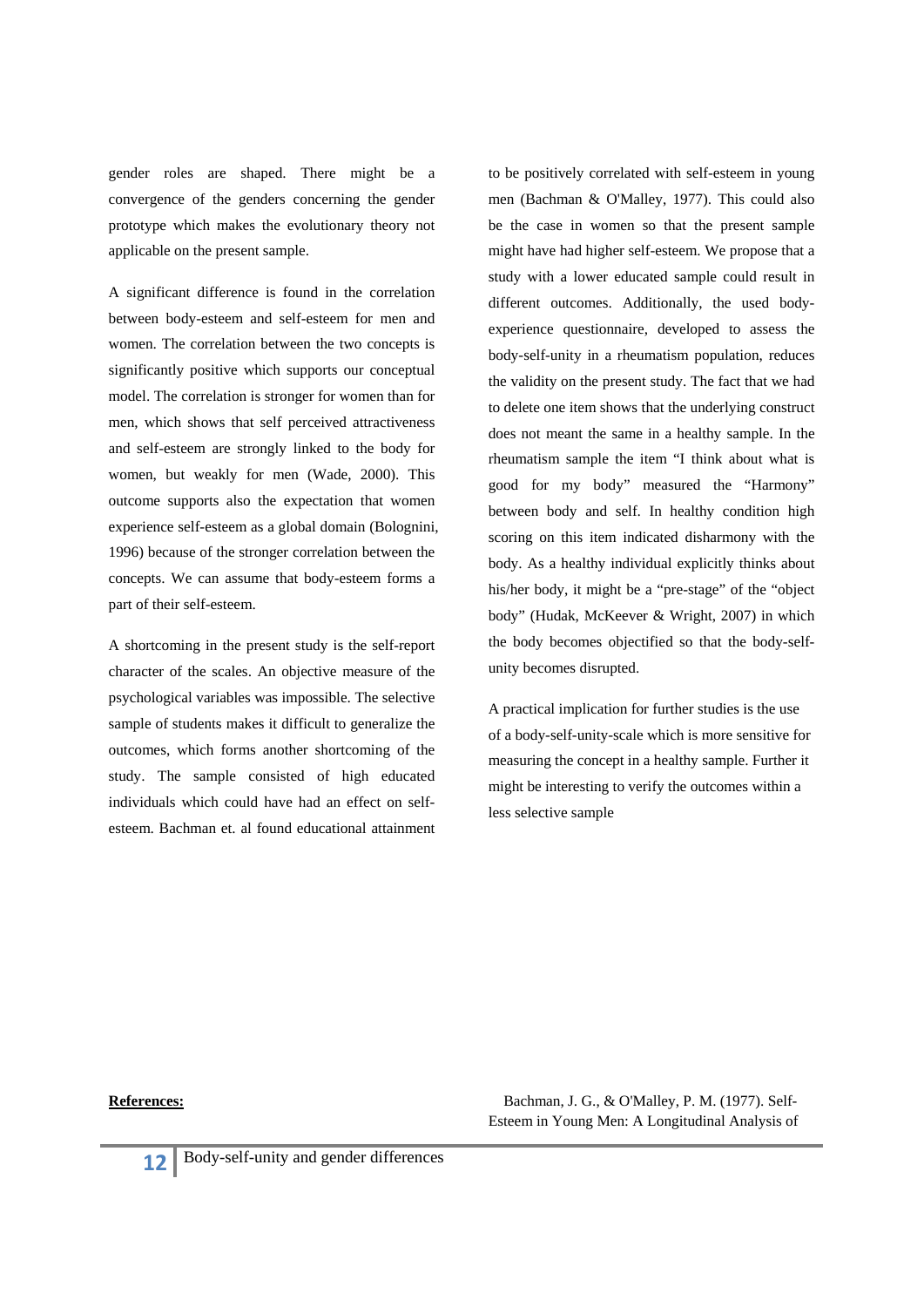the Impact of Educational and Occupational Attainment. *Journal of Personality and Social Psychology 35 (6)* , 365-380.

 Bessenoff, G. R. (2006). Can the media affect us? Social comparison self-discrepancy, and the thin ideal. *Psychology of Women Quarterly 30* , 239-251.

 Bianchi, S. M., Milkie, M. M., Sayer, L. C., & Robinson, J. P. (2000). Is Anyone Doing the Houswork? Trends in the Gender Division of Houshold Labor. *Social Forces 79 (1)* , 191-228.

 Blair, S. N., Cheng, Y., & Holder, J. S. (1994). Is physical activity of physical fitness more important in defining health benefits? *Medicine & Science in Sport & Exercise*.

 Bloom, L. R. (1992). "How can we know the dancer from the dance?":Discourses of the self-body. *Kluwer Academic Publishers* , 313-334.

 Buss, D. M. (1988). The Evolution of Human Intrasexual Competition: Tactics of Mate Attraction. *Journal of Personality and Social Psychology 54 ( 4)* , 616-628.

 Bolognini, M., Plancherel, B., Bettschart, W., & Halfon, O. (1996). Self-esteem and mental health in early adolescence:development and gender differences. *Journal of Adolescence 19* , 233-245.

 Calogero, R. M., & Thompson, J. K. (2009). Potential implications of the objectification of women's bodies for women's sexual satisfaction. *Body Image* , doi:10.1016/j.bodyim.2009.01.001.

 Charmaz, K. (1983). Loss of self: a fundamental form of suffering in the chronically ill. *Sociology of Health and Illness Vol.5 No. 2* .

 Csank, P. A., & Conway, M. (2004). Engaging in Self-Reflection Changes Self-Concept Clarity: On Differences Between Women and Men, and Lowand High-Clarity Individuals. *Sex Roles, 50* , 469- 480.

 Euler, H. E., & Hoier, S. (2008). Die evolutionäre Psychologie von Anlage und Umwelt. *Anlage und Umwelt* , 7-25.

 Fallon, A. (1990). Culture in the Mirror: Sociocultural Determinants of Body Image.In: Bos, A., Valkenburcht, I., Mayer, B., Steenhuis, I., & Derks, D. (2005). De weerspiegeling van het uiterlijk in het zelf: Lichaamswaardering, zelfwaardering en sociale vergelijking. *Nederlands Tijdschrift voor Psychologie 60* , 78-87.

 Fredrickson, B. L., Noll, S. M., Roberts, T.-A., Quinn, D. M., & Twenge, J. M. (1998). That Swimsuit Becomes You: Sex Differences in Self-Objectification, Restrained Eating, and Math Performance. *Journal of Personality and Social Psychology 75( 1)* , 269-284.

 Gadow, S. (1980). Body and Self: A Dialectic. *The Journal of Medicine and Philosophy 5(3)* , 172- 185.

 van der Heij, A. (2007). *Reuma: een strijd met of een strijd tegen het eigen lichaam? Lichaam-Zelf eenheid en betekenisverlening bij reumapatiënten.*  Unpublished master's thesis, University of Twente, Enschede, the Netherlands.

 Henriques, G. R., & Calhoun, L. G. (1999). Gender and Ethnic Differences in the Relationship Between Body-Esteem and Self-Esteem. *The Journal of Psychology 133(4)* , 357-368.

 Huang, J., Norman, G., Zabinski, M., Calfas, K., & Patrick, K. (2007). Body image and self-esteem among adolescents undergoing an intervention targeting dietary and physical activity behaviours. *Journal of Adolescent Health 40 (3)* , 245-251.

 Hudak, P. L., McKeever, P., & Wright, J. G. (2007). Unstable Embodiements: A Phenomenological Interpreation of Patient Satisfacton with Treatment Outcome. *J Med Humanit 28* , 31-44.

 Ingram, R. E., Cruet, D., Johnson, B. R., & Wisnicki, K. S. (1988). Self-Focused Attention, Gender, Gender Role, and Vulnerability to Negative Affect. *Journal of Personality and Social Psychology 55( 6)* , 967-978.

 John, D. H., & Ebbeck, V. (2008). Gender-Differentiated Associations among Objectified Body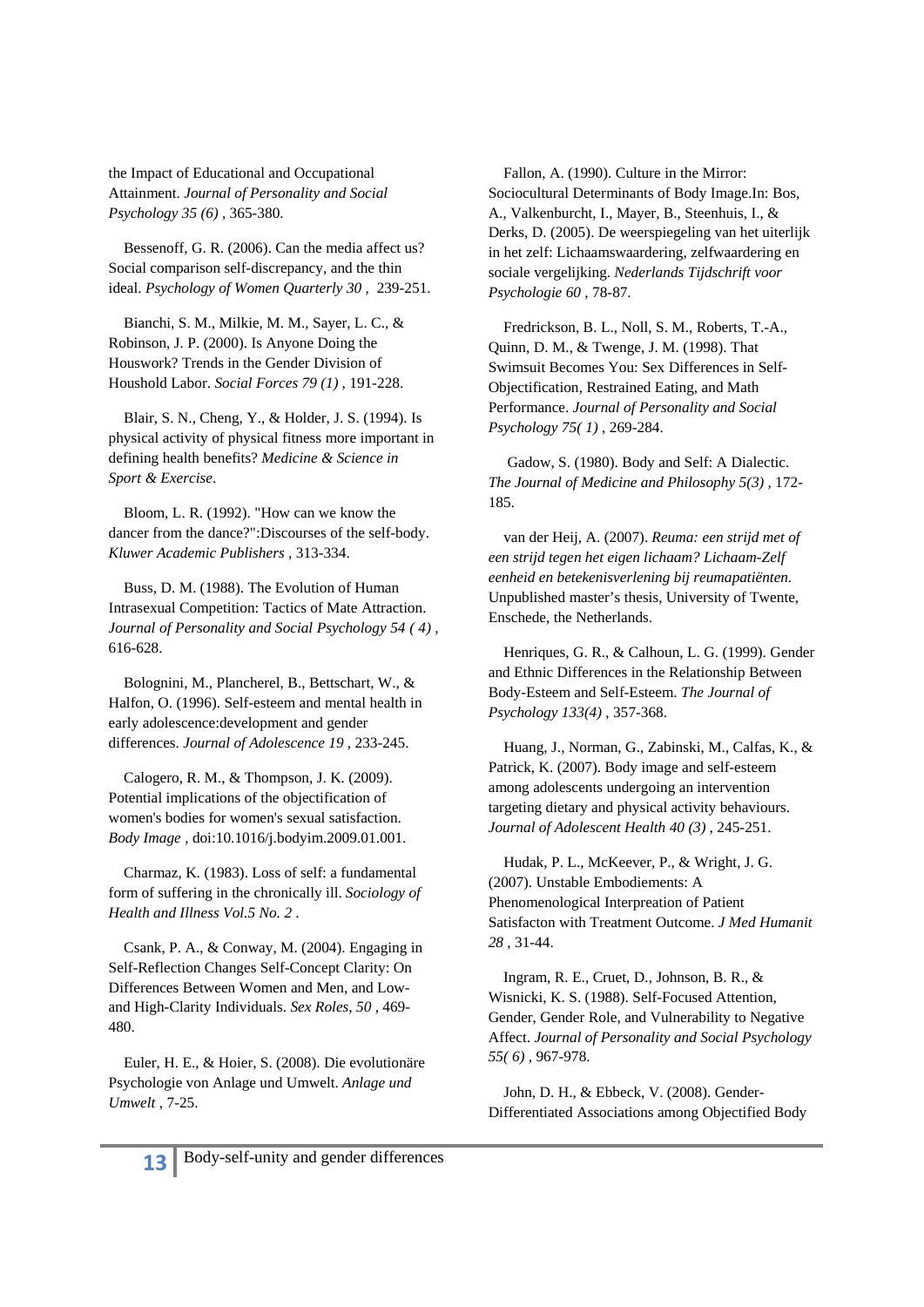Consciousness, Self-Conceptions and Physical Activity. *Sex Roles 59* , 623-632.

 Judge, T., & Bono, J. (2001). Relationship of core self-evaluations traits - self-esteem, generalized selfefficacy, locus of control and emotional stability with job satisfaction and job performance: A meta analysis. *Journal of Applied Psychology 86* , 80-92.

 Marsh, H. W. (1996). Positive and negative selfesteem: A substantively meaningful distinction or artifactors? *Journal of Personality and Social Psychology 70* , 810-819.

 Mendelson, B. K., White, D. R., & Mendelson, M. J. (2001). Body-Esteem Scale for Adolescents and Adults. *Journal of Personality Assessment 76 (1)* , 90-106.

 Mendelson, B., White, D., & Mendelson, M. (1997). Manual for the Body-Esteem Scale for Adolescents and Adults. *Res. Bull. 16 (2)* .

 Mendelson, B. K., White, D. R., & Mendelson, M. J. (1996). Self-Esteem and Body Esteem: Effects of Gender, Age, and Weight. *Journal of Applied Developmental Psychology 17* , 321-346.

 Mintz, L. B., & Bety, N. E. (1986). Sex differences in Nature, Realism, and Correlates of Body Image. *Sex Roles 15(3-4)* , 185-195.

 DeNeve, K., & Cooper, H. (1999). The happy personality: A metaanalysis of 137 personality traits and subjective well-being. *Psychological Bulletin 124* , 197-229.

 Neyer, F., & Asendorpf, J. (2001). Personality - Relationship Transaction in Young Adulthood. *Journal of Personality and Social Psychology 81* , 1190-1204.

 Rachel M. Calogero, J. K. (2009). Potential implications of the objectification of womens's bodies for women's sexual satisfaction. *Body image* .

 Ridgeway, C. L., & Smith-Lovin, L. (1999). the Gender System And Interaction. *Annunal Review of Sociology 25* , 191-216.

#### **Appendix:**

**14** Body-self-unity and gender differences

 Rosenberg, M. (1965). *Society and the adolescent self image.* Princeton: NJ. Princeton University Press.

 Silberstein, L. R., Striegel-Moore, R. H., Timko, C., & Rodin, J. (1988). Behavioural and Psychological Implications of Body Dissatisfaction: Do Men and Women Differ? *Sex Roles 19 (3/4)* .

 Sullivan, M. L. (2007). *Examining the relationship between self-esteem, satisfaction with body weight, and adherence to weight gain recommendations in pregnant women: a proposal for prospecftive study.* The University of Arizona.

 Taleporos, G., & McCabe, M. P. (2001). The Impact of Physical Disablity on Body Esteem. *Sexuality and Disability 19 (4)* , 293-306.

 Wade, T. J., & Cooper, M. (1999). Sex differences in the links between attractiveness, self-esteem and body. *Personality and Individual Differences 27* , 1047-1056.

 Wade, T., & McCrea, S. (1999). Intrasexual competition and contrasts effects on men's selfratings of attractiveness and social ascendancy. *Psychology,Evolution and Gender 1.3* , 229-243.

 Wade, T. (2000). Evolutionary theory and Selfperception: Sex Differences in Body Esteem Predictors of Self-perceived Physical and Sexual Attractiveness and Self-Esteem. *International Journal of Psychology 35 (1)*, 36-45.

 Watson, J., & Nettleton, S. (1998). *The Body in Everyday Life.* New York: Routledge.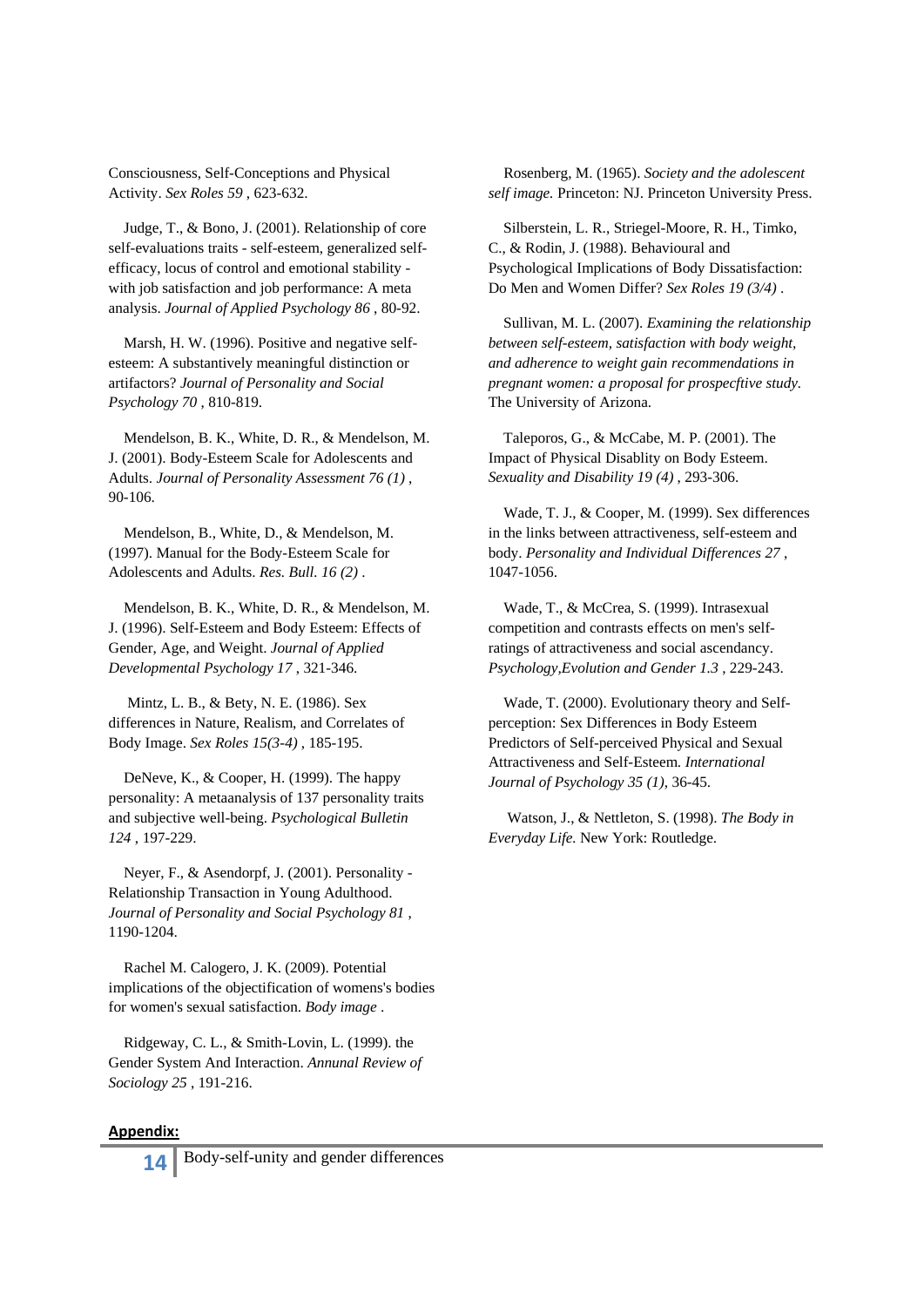

Beste medestudent

In het kader van mijn bachelortheses ga ik een onderzoek uitvoeren met betrekking tot lichaamsbeleving. Het doel van mijn studie is het valideren van drie vragenlijsten in verschillende populaties.

De vragenlijsten bevatten stellingen die dienen te worden beantwoord. Elke stelling geeft vier antwoordmogelijkheden van "helemaal oneens" tot "helemaal eens". Let op dat je de vragen eerlijk en zo goed mogelijk beantwoord. Kies het antwoord dat als eerste in je op komt.

Voorbeeld:

|                          | helemaal oneens | beetje oneens | beetje eens | helemaal eens |
|--------------------------|-----------------|---------------|-------------|---------------|
| 5) Ik voel me niet heel. |                 |               |             |               |

Het invullen van de vragenlijst duurt ongeveer 15 minuten. De antwoorden worden anoniem behandeld en alleen maar in dit onderzoek gebruikt. Als er nog vragen zijn wil ik die graag beantwoorden. Aan het eind van de vragenlijst bestaat er nog een mogelijkheid voor opmerkingen en suggesties.

Hartelijk bedankt voor jouw medewerking!

| Leeftijd:        | jaar  |                                                                      |      |
|------------------|-------|----------------------------------------------------------------------|------|
| Geslacht:        | man O | vrouw O                                                              |      |
| Studie:          |       |                                                                      |      |
| Partner relatie: | ja O  | Nee O                                                                |      |
|                  |       | Ben je op dit moment in behandeling bij een arts of therapeut? Nee O | Ja O |

Indien `JA`waarom?\_\_\_\_\_\_\_\_\_\_\_\_\_\_\_\_\_\_\_\_\_\_

Let op! Dit document is tweezijdig!!!

De volgende 10 meten jouw lichaamswaarneming.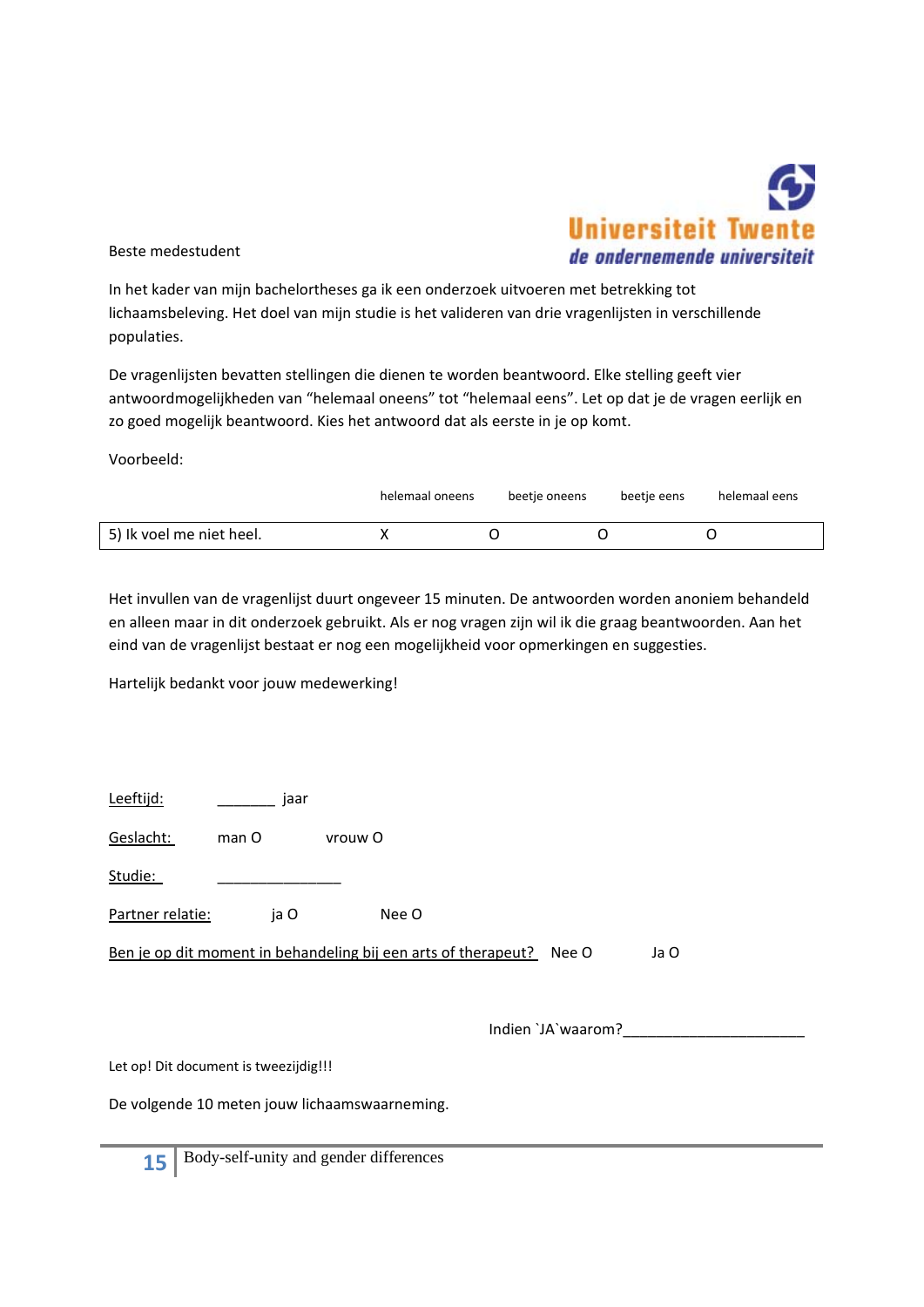|                                                      | helemaal oneens | beetje oneens | beetje eens | helemaal eens |
|------------------------------------------------------|-----------------|---------------|-------------|---------------|
| 1) Ik denk na over wat goed is voor<br>mijn lichaam. | O               | $\Omega$      | $\Omega$    | $\Omega$      |
|                                                      |                 |               |             |               |
| 2) Mijn lichaam is mij tot last.                     | O               | O             | 0           | O             |
|                                                      |                 |               |             |               |
| 3) Het voelt alsof mijn lichaam niet van mij is.     | 0               | O             | O           | O             |
|                                                      |                 |               |             |               |
| 4) Ik voel me niet heel.                             | O               | O             | O           | O             |
|                                                      |                 |               |             |               |
| 5) Mijn lichaam laat mij weten wat goed is.          | $\Omega$        | O             | $\Omega$    | $\Omega$      |
|                                                      |                 |               |             |               |
| 6) Mijn lichaam is onvoorspelbaar.                   | O               | $\Omega$      | O           | $\Omega$      |
|                                                      |                 |               |             |               |
| 7) Ik voel me verraden door mijn lichaam.            | O               | O             | O           | O             |
|                                                      |                 |               |             |               |
| 8) Ik zou graag een ander lichaam willen.            | O               | O             | O           | O             |
|                                                      |                 |               |             |               |
| 9) Ik voel mijn lichaam goed aan.                    | O               | O             | O           | O             |
|                                                      |                 |               |             |               |
| 10) Mijn lichaam voelt vertrouwd.                    | O               | O             | O           | $\Omega$      |

De volgende 10 vragen meten jouw zelfwaardering.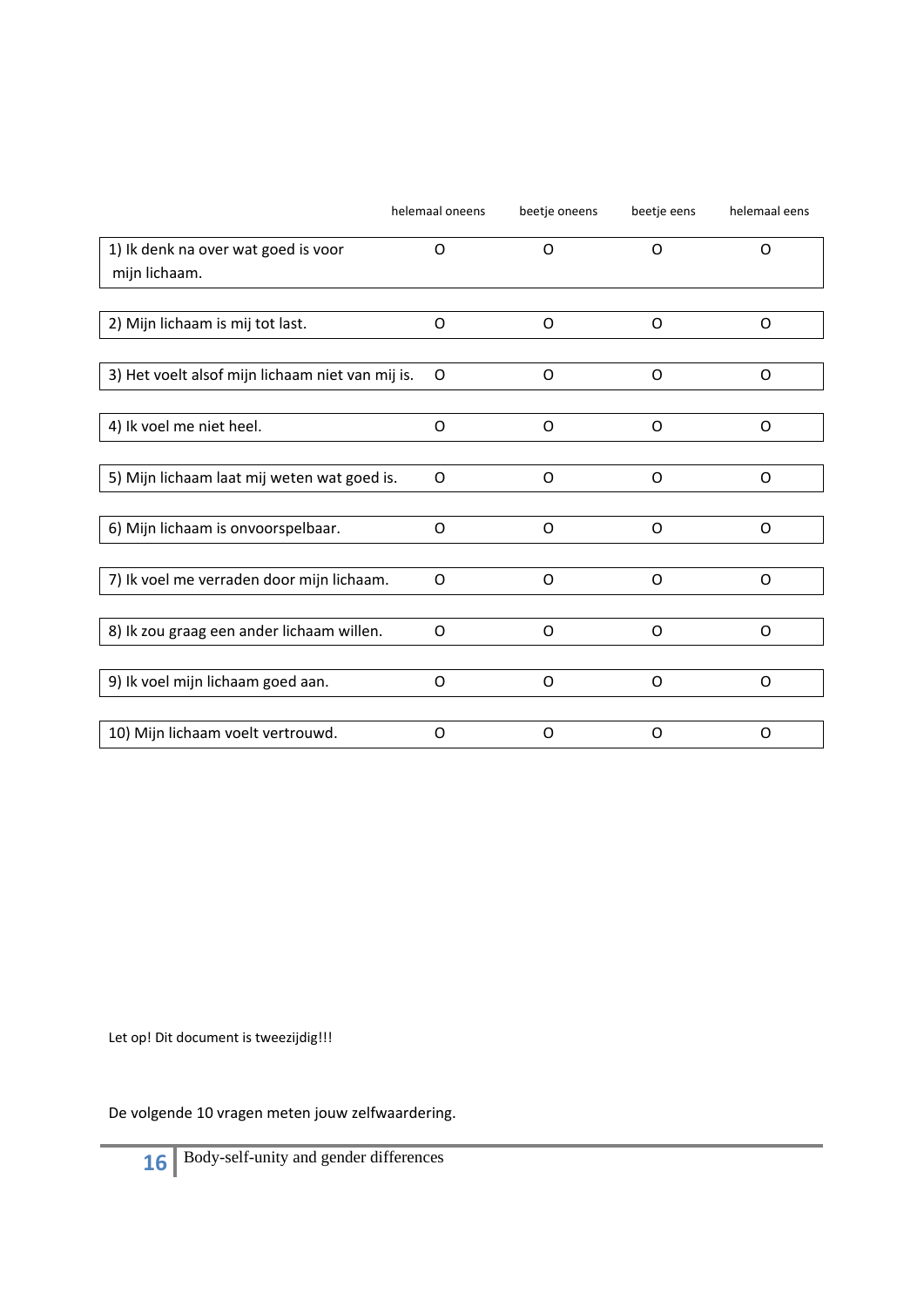|                                                                                      | helemaal oneens | beetje oneens | beetje eens | helemaal eens |
|--------------------------------------------------------------------------------------|-----------------|---------------|-------------|---------------|
| 1) Ik vind dat ik een waardevol persoon ben,<br>minstens even waardevol als anderen. | $\circ$         | O             | O           | O             |
| 2) Ik vind dat ik een aantal goede<br>kwaliteiten heb.                               | $\circ$         | $\circ$       | O           | O             |
| 3) Al met al ben ik geneigd om te denken<br>dat ik een mislukking ben.               | O               | O             | O           | O             |
| 4) Ik kan de dingen even goed doen als<br>de meeste mensen.                          | $\circ$         | $\circ$       | O           | O             |
| 5) Ik vind dat ik niet veel heb om trots<br>op te zijn.                              | O               | O             | O           | O             |
| 6) Ik neem een positieve houding aan<br>tegenover mezelf.                            | $\circ$         | O             | O           | O             |
| 7) Alles bij elkaar ben ik tevreden<br>met mezelf.                                   | $\circ$         | O             | O           | O             |
| 8) Ik wou dat ik meer respect kon<br>hebben voor mezelf.                             | $\circ$         | $\circ$       | O           | O             |
| 9) Soms voel ik me beslist nutteloos.                                                | O               | O             | O           | O             |
| 10) Soms denk ik dat ik totaal<br>niets waard ben.                                   | O               | O             | O           | O             |

De volgende 30 vragen meten jouw lichaamswaardering.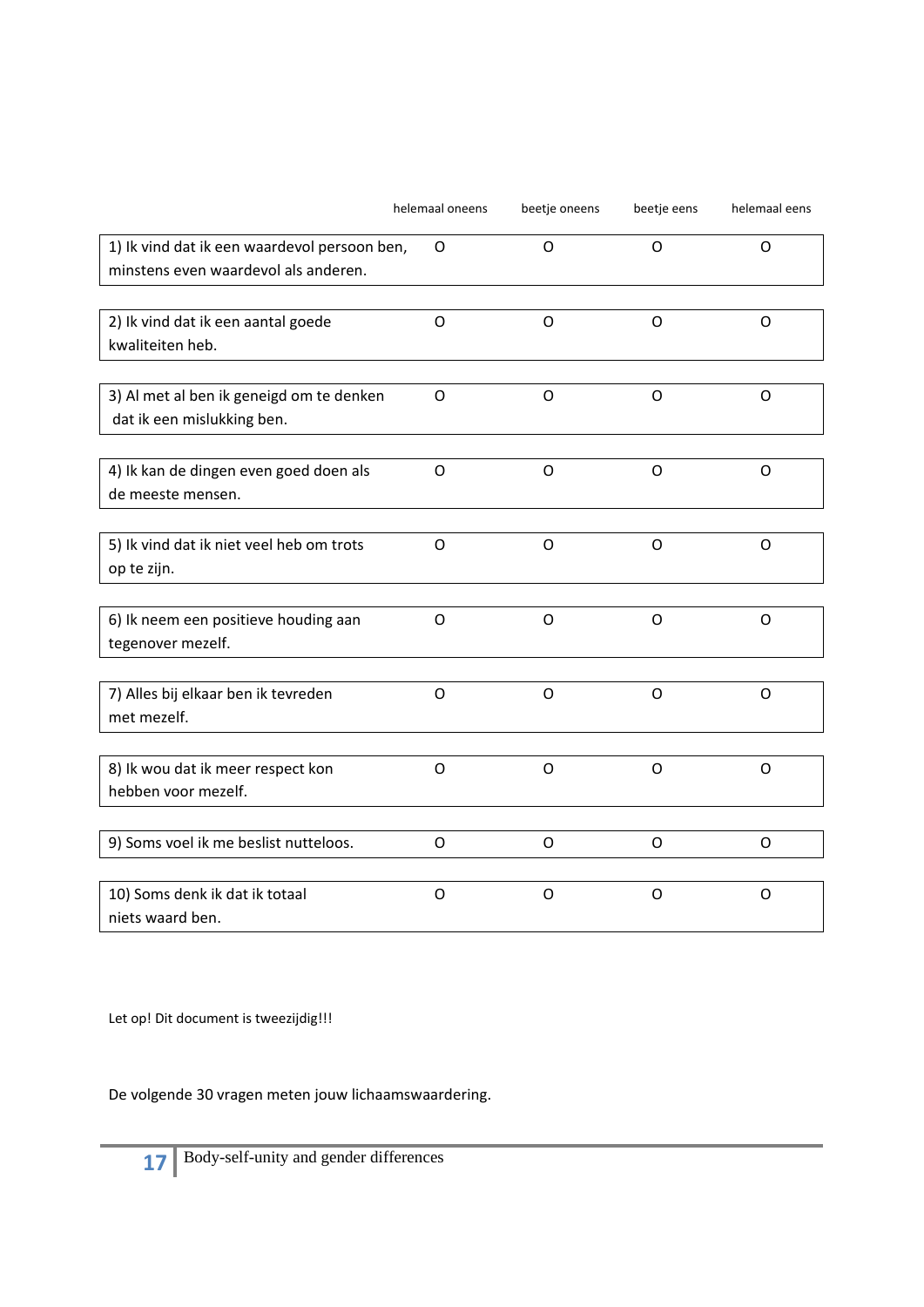|                                                                          | Nooit | zelden      | soms    | vaak    | altijd      |
|--------------------------------------------------------------------------|-------|-------------|---------|---------|-------------|
| 1) Het bevalt me hoe ik eruit<br>zie op foto's.                          | O     | O           | O       | O       | O           |
| 2) Anderen vinden dat ik<br>er knap uit zie.                             | O     | $\mathsf O$ | O       | $\circ$ | $\circ$     |
| 3) Ik ben trots op mijn lichaam. O                                       |       | O           | O       | O       | O           |
| 4) Mijn aandacht is erop<br>gericht mijn lichaamsgewicht te verminderen. | O     | O           | O       | O       | O           |
| 5) Ik denk dat mijn uiterlijk me O<br>kan helpen een baan te krijgen.    |       | $\circ$     | $\circ$ | O       | $\mathsf O$ |
| 6) Ik ben blij met wat ik zie als O<br>ik in de spiegel kijk.            |       | O           | O       | O       | O           |
| 7) Er is veel dat ik zou<br>veranderen aan mijn uiterlijk als het kon.   | O     | $\mathsf O$ | O       | $\circ$ | $\circ$     |
| 8) Ik ben tevreden met<br>mijn gewicht.                                  | O     | O           | O       | O       | O           |
| 9) Ik zou willen dat ik er beter<br>uit zag.                             | O     | $\circ$     | O       | $\circ$ | $\mathsf O$ |
| 10) Mijn gewicht bevalt me<br>best goed.                                 | O     | O           | O       | O       | O           |
| 11) Ik wens me dat ik eruit zag O<br>als iemand anders.                  |       | O           | O       | O       | O           |

|                                                                       | Nooit | zelden | soms | vaak | altijd |
|-----------------------------------------------------------------------|-------|--------|------|------|--------|
|                                                                       |       |        |      |      |        |
| $\mathbf{A} = \mathbf{D}$ Dody solf unity and associated differences. |       |        |      |      |        |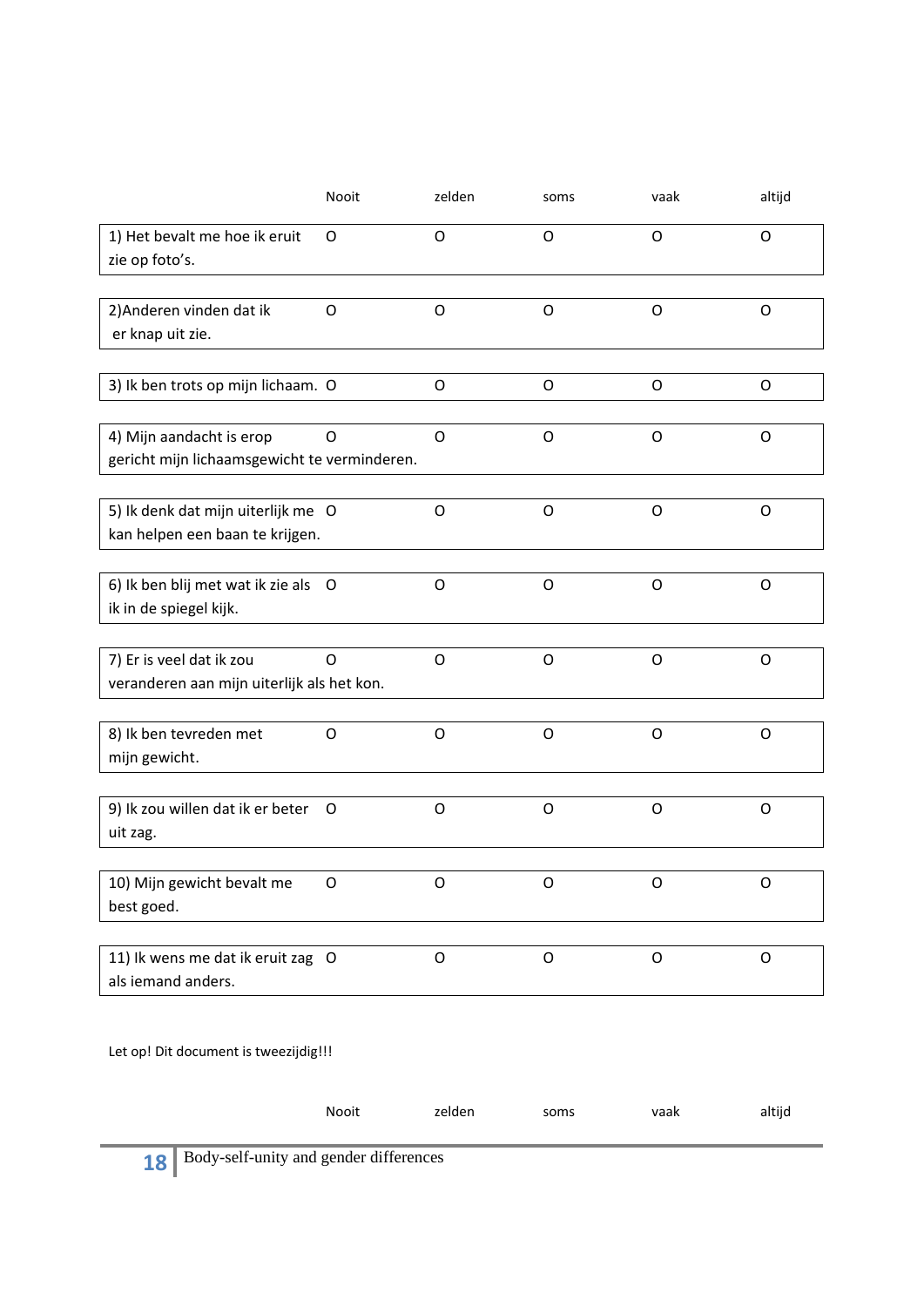| 12) Mensen van mijn leeftijd<br>vinden dat ik een goed uiterlijk heb. | O           | O           | O            | O           | O           |
|-----------------------------------------------------------------------|-------------|-------------|--------------|-------------|-------------|
| 13) Mijn uiterlijk maakt me<br>van streek.                            | O           | O           | $\circ$      | O           | O           |
| 14) Ik zie er net zo goed uit als O<br>de meeste mensen.              |             | $\circ$     | $\mathsf{O}$ | O           | O           |
| 15) Ik ben best blij met hoe<br>ik eruit zie.                         | O           | $\circ$     | O            | O           | O           |
| 16) Ik vind dat ik een goed<br>gewicht heb voor mijn lengte.          | $\circ$     | $\mathsf O$ | O            | O           | $\mathsf O$ |
| 17) Ik schaam me voor mijn<br>uiterlijk.                              | O           | O           | O            | O           | O           |
| 18) Mezelf wegen maakt me<br>ongelukkig.                              | $\mathsf O$ | $\circ$     | $\circ$      | $\circ$     | $\mathsf O$ |
| 19) Mijn gewicht maakt me<br>ongelukkig.                              | O           | $\circ$     | O            | O           | O           |
| 20) Mijn uiterlijk helpt me om<br>afspraakjes te krijgen.             | O           | $\circ$     | $\circ$      | $\mathsf O$ | $\mathsf O$ |
| 21) Ik maak me zorgen over<br>mijn uiterlijk.                         | O           | $\Omega$    | O            | $\Omega$    | O           |
| 22) Ik vind dat ik een goed<br>lichaam heb.                           | O           | O           | O            | O           | O           |

| zelden<br><b>Nooit</b><br>vaak<br>soms | altijd |
|----------------------------------------|--------|
|----------------------------------------|--------|